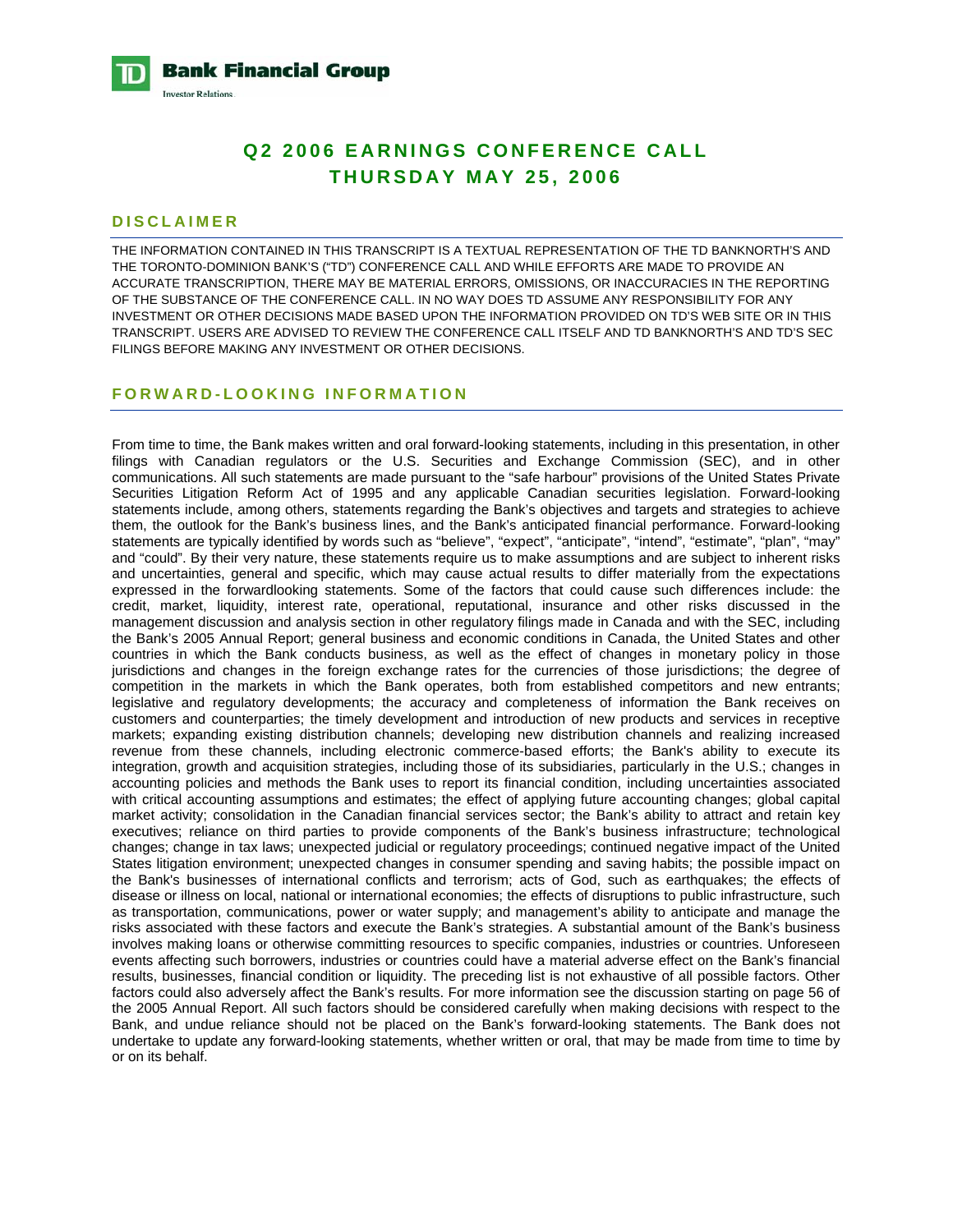

## **CORPORATE PARTICIPANTS**

Ed Clark **President & CEO, TD Bank Financial Group** Colleen Johnston EVP, TD Bank Financial Group Bob Dorrance Chairman & CEO, TD Securities Tim Hockey Co-Chair, TD Canada Trust Bernie Dorval Co-Chair, TD Canada Trust Bill Hatanaka Chairman & CEO, TD Waterhouse Bharat Masarani Chief Risk Officer, TD Bank Financial Group Bill Ryan CEO, TD Banknorth

## **CONFERENCE CALL PARTICIPANTS**

James Sorbo

Michael Goldberg Desjardins Securities - Analyst<br>Steve Cawley TD Newcrest - Analyst Steve Cawley **TD Newcrest - Analyst**<br>
Rob Wessel **National Bank Financia** Rob Wessel **National Bank Financial - Analyst**<br>Darko Mihelic CIBC World Market- Analyst Darko Mihelic CIBC World Market– Analyst<br>Ian DeVerteuil BMO Nesbitt Burns – Analyst Ian DeVerteuil BMO Nesbitt Burns – Analyst Jamie Keating **RBC Capital Markets – Analyst**<br>Mario Mendonca Genuity Capital Markets – Analy Mario Mendonca Genuity Capital Markets – Analyst<br>Andre-Phillipe Hardy Merrill Lynch – Analyst Merrill Lynch – Analyst<br>AGF Funds

## **PRESENTATION**

## **Colleen Johnston** *- Toronto Dominion Bank - CFO*

Welcome to TD Bank Financial Group's second-quarter 2006 investor presentation. My name is Colleen Johnston and I'm the CFO of the Bank.

With us today is Ed Clark, the Bank's CEO, who will give an overview of the quarter. Following Ed's remarks, I will cover our operating performance in more depth. After my presentation, we will entertain questions from those present as well as pre-qualified analysts and investors on the phones. Also present today to answer your questions are Bob Dorrance, Chairman and CEO of TD Securities; Tim Hockey and Bernie Dorval, Co-Chairs of TD Canada Trust; Bill Hatanaka, Chairman and CEO of TD Waterhouse; Bharat Masrani, Chief Risk Officer; and Bill Ryan, Chairman and CEO of TD Banknorth.

I know that this presentation contains forward-looking statements and actual results could differ materially from what is discussed. Certain material factors or assumptions were applied in making these statements. For additional information, we refer you to our press release and presentation material. These documents include a description of factors that could cause actual results to differ and can be found on our Web site at TD.com.

Over to Ed.

## **Ed Clark** *- Toronto Dominion Bank - CEO*

Thanks, Colleen. Thank you all for joining us this afternoon.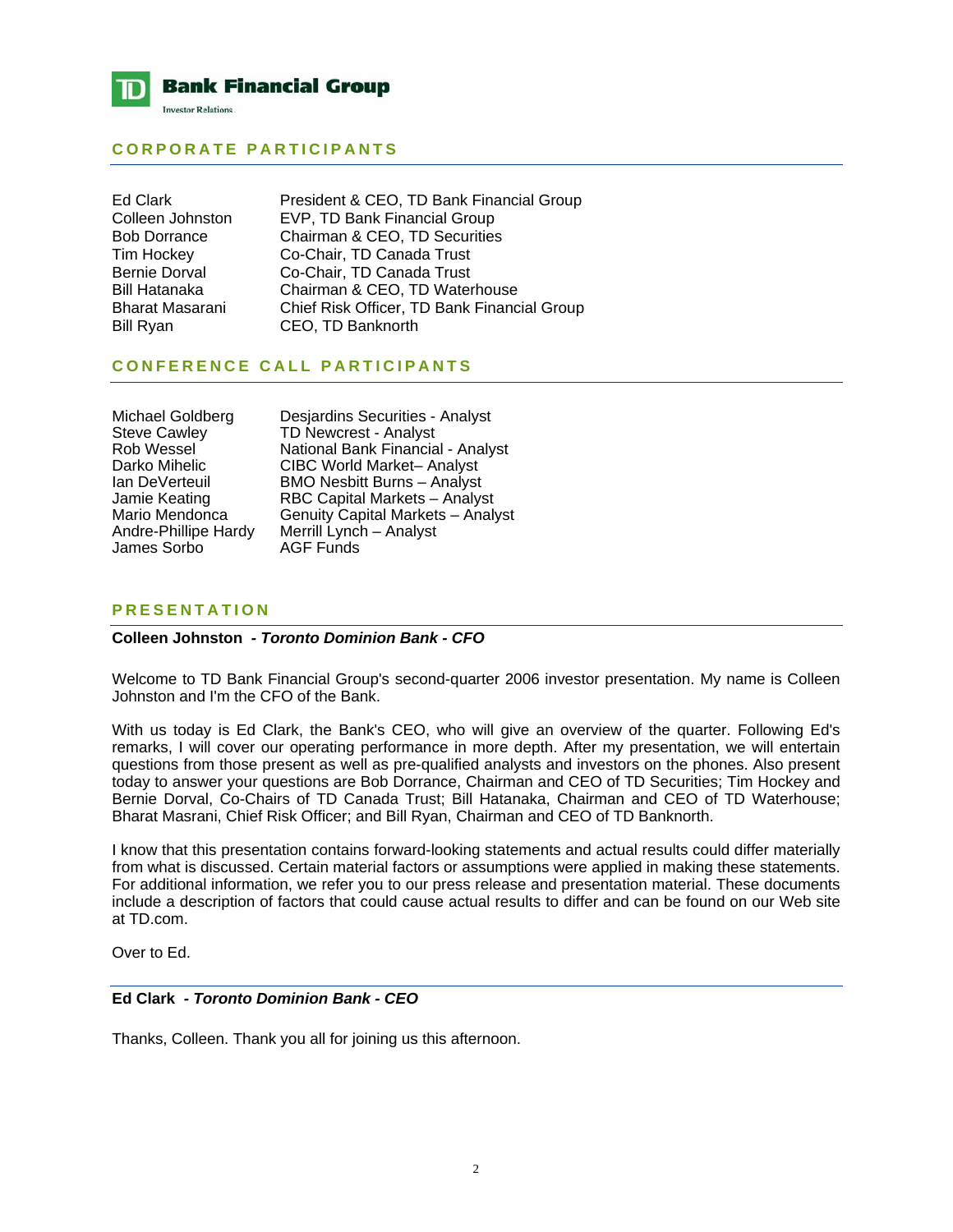

**Investor Relations** 

# **Bank Financial Group**

Our exceptionally strong first quarter was a hard act to follow, but our second-quarter results did continue our business momentum, adding up to a strong first half of the year.

We've said all along that we're trying to consistently grow earnings per share by 7 to 10%. That's exactly what we're doing. We grew EPS 9% this quarter and 11% year-to-date.

Total adjusted earnings for the quarter are \$780 million, up 16% from the second quarter last year.

We closed our acquisition of VFC, a leading provider of automotive purchase financing and consumer installment loans, we increased our investment in TD Ameritrade, and we increased our ownership position in the TD Banknorth. When we did all of that, we continued at the same time to strengthen our capital position, a great performance overall.

Colleen is going to take you through the numbers in detail, but let me share some of my thoughts about our performance highlights. First, let me start with the Canadian retail operations. That includes the personal and commercial bank and wealth management in Canada. We increased earnings in Canadian retail by 18% in the second quarter. Now, that's on top of having delivered earnings growth in the 15% to 18% range every year for the past three years. To put that in more graphic terms, this group has managed to approximately double our earnings in this area from the second quarter of 2002 to this quarter, this year. That's a remarkable achievement. I think that it speaks to having the right strategy, staying committed to that strategy, always focus on investing for the future, and then being sure that you are executing with excellence.

Within Canadian retail, TDCT had another strong performance with support across the board in personal banking and business banking. Earnings were up 16% compared to the second quarter last year, and we continue to see record customer satisfaction levels. I said earlier we closed the VFC deal. Early indications are that that business is trending positively. Originations are strong.

Overall, we are continuing to take advantage of the strong revenue growth to continue to invest in the future. We continue to believe that we will deliver double-digit earnings growth in this business throughout 2006.

Turning to Canadian Wealth Management, this was a record-breaking quarter for the business. Clearly, we're seeing the validation of our strategy as we continue to build our infrastructure. Earnings this quarter were \$113 million, up 28% year-over-year. Now, a good portion of that growth came from record volumes and discount brokerage, partially offset by our new re-pricing strategy.

The second quarter also saw record net sales of mutual funds, and that now puts us in the category of the top five largest mutual fund portfolios in Canada. Plus, we are still investing in the business. We are on track to have 130 net new client-facing advisors added this year. We do not expect the second half of the year -- we do expect the second half of the year to be slightly slower, but assuming stable market conditions, we continue to expect that, overall, Wealth Management is going to have a very strong showing in 2006.

Turning to the wholesale bank, following an exceptionally strong first quarter, second-quarter results are down 15% from last year but are still strong -- \$140 million. Taking a broader view, we are pleased with wholesale's performance in the first half of the year. Adjusted earnings are up 11% compared to the first half of last year. We continue to see very good return on invested capital.

Our underlying business results are actually stronger than the 11% earnings growth that I mentioned earlier. This is because we're winding down our global structured product businesses faster than we had anticipated. We're very pleased by that. But it also means that we have incurred wind-down expenses and trading losses faster than we had expected. But we are fine with that trade-off. We expect to be well through the exit of these businesses by the end of this year. Meanwhile, our strong ongoing business results have allowed us to absorb these exit costs and still produce overall good results.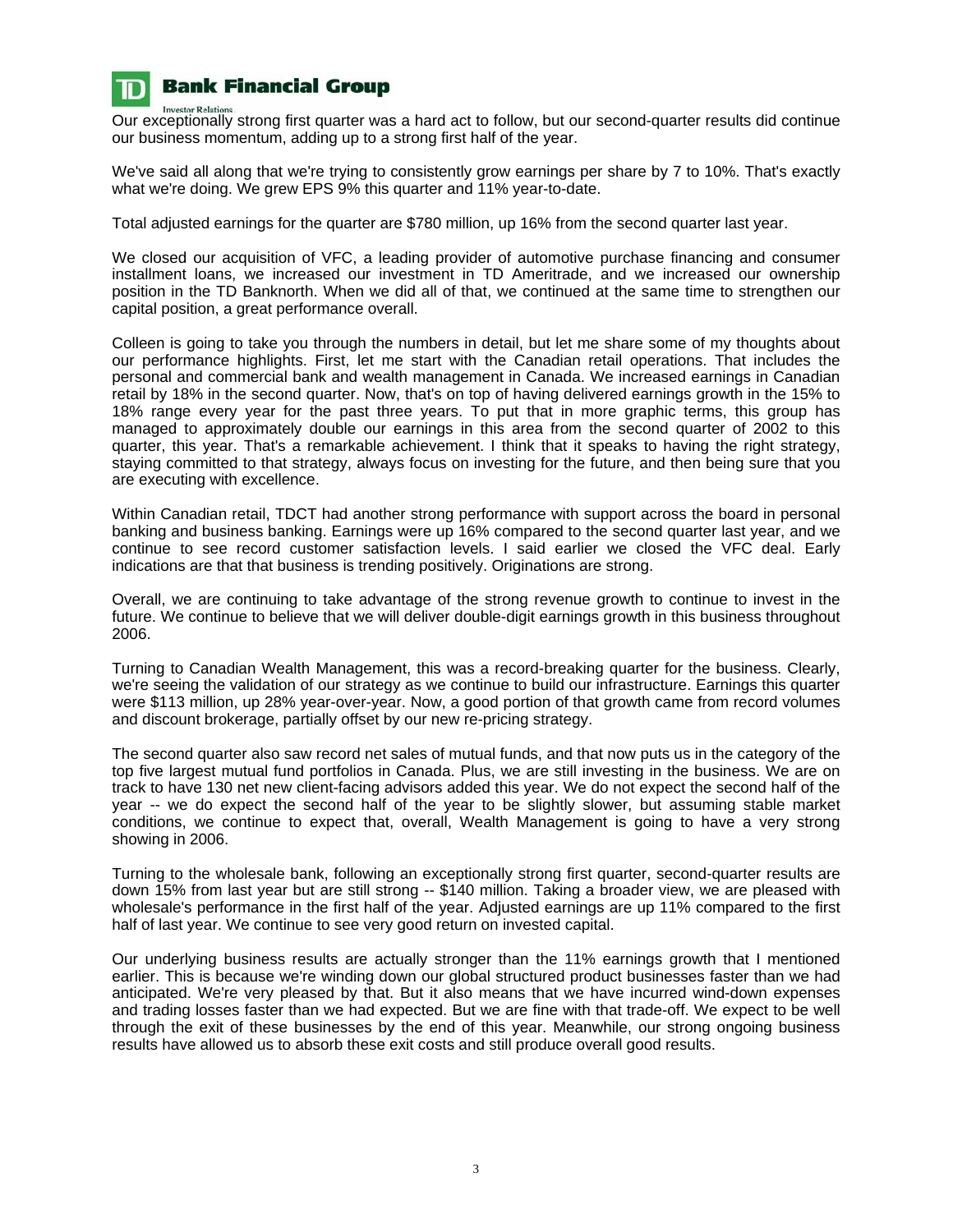

**Investor Relations** Now, the wholesale business typically has a better first half of the year than the second half, so we do expect our underlying businesses to slow down. But given the strong start to the year, we expect to see 2006 results higher than 2005.

Lastly, let me turn to our operations in the United States. You know already about the underlying earnings of TD Banknorth and TD Ameritrade from their earnings calls, so let me focus on how we feel about their results. TD Banknorth continues to face a tough interest rate environment. But it is moving rapidly to adjust to that environment, and we are pleased with the quality of the earnings that TD Banknorth is now producing. It will take time for the current environment to change and for us to see significant growth in TD Banknorth's underlying earnings other than the rolling in of the positive impact of the Hudson acquisition. We remain committed to our U.S. strategy, which will prove itself out over the next few years.

The past few months are further examples of how we are growing the franchise. We launched our first ever U.S. advertising campaign in April. Millions of U.S. customers are about to get to know us a whole lot better. We've been fine-tuning our pricing strategies and hope to see deposit growth improve. We are also taking advantage of the opportunities the current U.S. environment is offering, opportunities like the Interchange Financial Services Corporation, which made us the fifth largest bank in affluent Bergen County, based on total deposits. We remain very positive about the Hudson United acquisition. Their conversion to TD Banknorth was successfully completed last weekend. We should start to see reductions in Hudson-related expenses later this year, excluding restructuring charges, offset somewhat by our aggressive marketing campaign.

When we decided on our U.S. strategy, we deliberately chose a two-pronged approach, and certainly the second prong, TD Ameritrade, has momentum on its side. They are doing very well indeed. Rising shortterm interest rates, while negative for TD Banknorth, are continuing to have a positive effect on TD Ameritrade. Other metrics like trades per day and new assets are also quite positive. We're very pleased with TD Ameritrade's results and together with TD Banknorth, you'll see growing U.S. earnings from us. As of today, we've completed buying TD Ameritrade shares. Our total ownership stake in TD Ameritrade is now 39.5%. To do that, we've spent, on average, US\$18.70 per share.

Finally, I would like to acknowledge that our earnings, while strong, fell a few cents shy of analysts' expectations. I'd like to make two comments about that. First, we're happy to continue to work with the analyst community to ensure that we've given you all of the information which is appropriate in doing your estimates. In particular, we recognize the complexity in translating TD Banknorth's and TD Ameritrade's results into earnings for TD, and we will try to solve these issues.

My second comment is to reiterate that TD's results are strong and consistent with our view that we are positioned to outperform. Particularly, we see our results in 2006 at the upper end of our 7 to 10% range, and we see a very strong 2007.

With that, I will turn things over to Colleen.

## **Colleen Johnston** *- Toronto Dominion Bank - CFO*

The first slide provides an overview of our operating performance this quarter. This presentation is somewhat different from what you see in our segmented results and is more in-line with how several of our peers report their numbers. We will start here and get into the individual segments during the presentation.

Adjusted earnings per share was \$1.09 in the quarter, down from \$1.15 in Q1 but up 9% from the same quarter last year. Adjusted net income was 780 million, up 16% from Q2 of '05.

Looking at the individual segments, our Canadian retail businesses were up 18% versus last year. Included in Canadian retail were the P&C bank, which had another strong quarter at 465 million, an increase of 16% from last year, and Canadian Wealth Management, which continued with its strong performance, generating income of 113 million, up 28%. Our U.S. retail businesses, which includes TD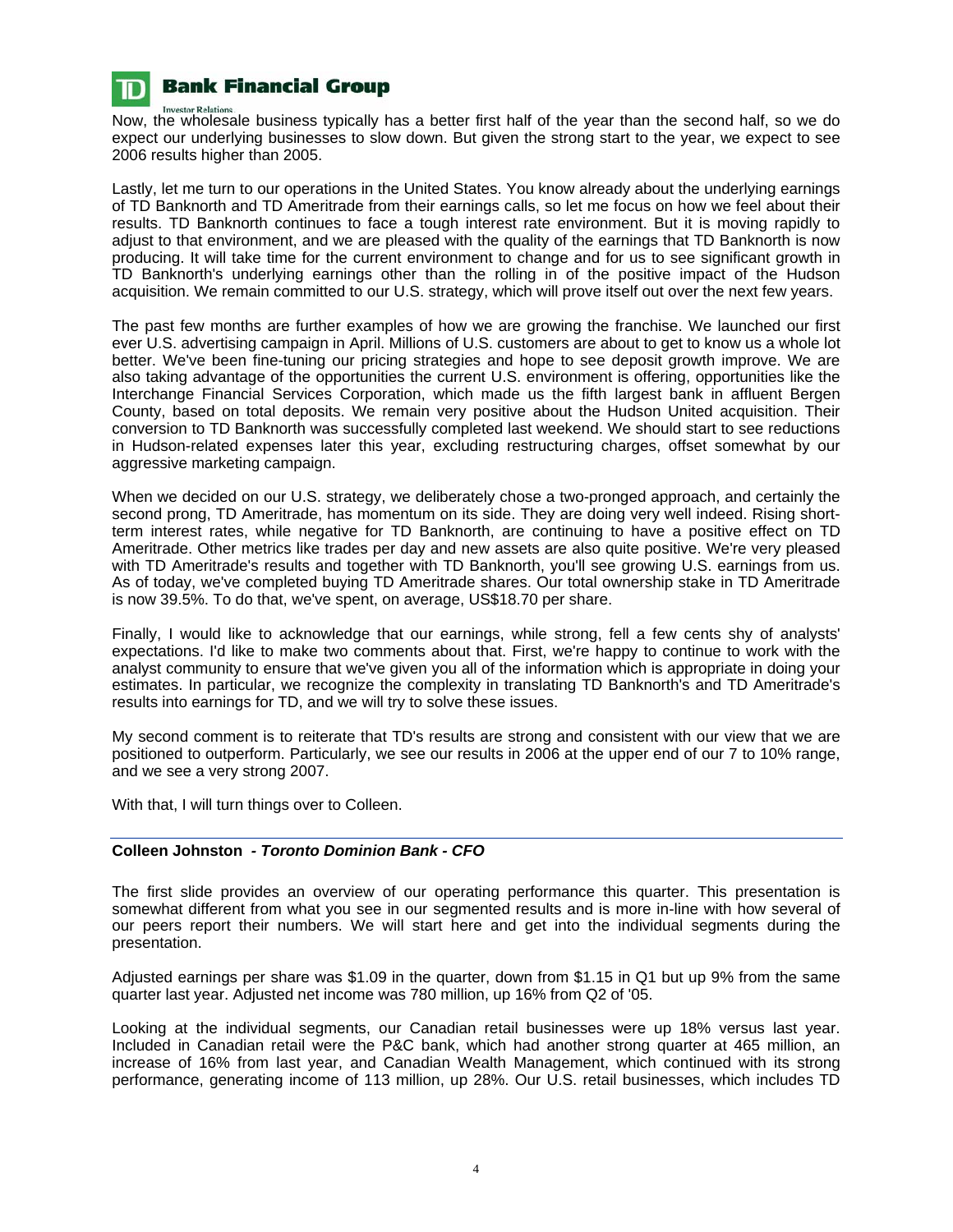

**Investor Relations** Banknorth and our equity pickup for TD Ameritrade, contributed 98 million, well up over last year. Excluding corporate segment, our U.S. businesses contributed 12% of earnings in the quarter, up from 4% last year.

TD Banknorth, our U.S. P&C bank, contributed 59 million of net income and was substantially higher than year as Q2 '05 included only one month of results.

TD Ameritrade, our U.S. wealth management business, delivered net income of 39 million for just over two months, an excellent performance driven by impressive operating margins.

The wholesale bank generated net income of 140 million, down from 165 in the prior year, due to lower trading revenue.

The corporate segment was a loss of 36 million this quarter, which was in line with our expected results. The change over the prior quarter is attributable primarily to noncore profitability, which was down 16 million, and lower securitization gains, which was down 10 million.

Versus Q1 of '06, EPS declined due mainly to lower wholesale and the negative impact from the shorter quarter, which was roughly \$0.04 EPS.

Our Tier 1 capital ratio remains strong and 12.1%, a 20 basis point increase from last quarter. The increase was driven primarily by higher retained earnings, partially offset by the impact of our higher investment in TD Banknorth and the acquisition of VFC. Tangible common equity of 9% remained well above our lower-level range of 7.5%.

As I noted last quarter, the large TD Ameritrade dilution gain has increased our shareholders equity and contributed our lower ROIC this quarter, which was 14.6%. Excluding the TD Ameritrade dilution gain, ROIC would've been 15.8%.

Turning to Slide 5, let's start with Q2 '06 earnings per share. Reported net income for the second quarter was 738 million or \$1.01 per share. Adjusted net income, a non-GAAP measure which reflects management's view of the underlying results, was 780 million or \$1.09 a share.

The difference between reported and adjusted net income is due to the following items of note. The first item is amortization of intangibles. The charge for the quarter was 86 million or \$0.11 per share. This includes amortization from TD Ameritrade, Hudson, net of decreases in CT. The next item is a dilution gain on Ameritrade. We reported the gain from the sale of TD Waterhouse USA to Ameritrade as an item of note last quarter. During Q2, there was the normal course true-up of the final closing balance sheets, which resulted in the reduction in the previously reported gain of 5 million. Following this is accounting guideline 13; this is a recurring adjustment, which was 10 million or \$0.01 per share. Next is the general allowance release. An assessment of our total general allowances relative to the size and risk of our portfolio resulted in a decrease in the allowance of 60 million pretax, 39 million after-tax, or \$0.05 per share. Our last item is the Ameritrade timing impact. You will recall, last quarter, I noted TD's quarterly results will include TD Ameritrade's most recent public quarter, which ends one month before TD's. For Q2, this meant we only included results since deal close on January 25 to March 31. Including another 25 days of run-rate results would've increased net income by approximately 14 million or \$0.02 per share. This will not repeat in future quarters. This translates into an adjusted EPS of \$1.09 for the quarter, a solid quarter on both a reported basis and on an adjusted basis.

To better compare with the disclosure of peers, last quarter, we included a basic P&L for TD Canadian Retail, which combines both Canadian P&C and the Canadian Wealth results. Given the strong performance in both Canadian P&C and Wealth, it's not surprising that, on a combined basis, our Canadian retail business is doing very well, producing year-over-year net income growth of 18%. Our Canadian retail businesses have shown growth of 15 to 18% in the last three years, certainly ahead of the peer group. We believe our integrated retail model, which provides referrals between Wealth Management and Retail Banking, positions us as a key driver in the strong performance.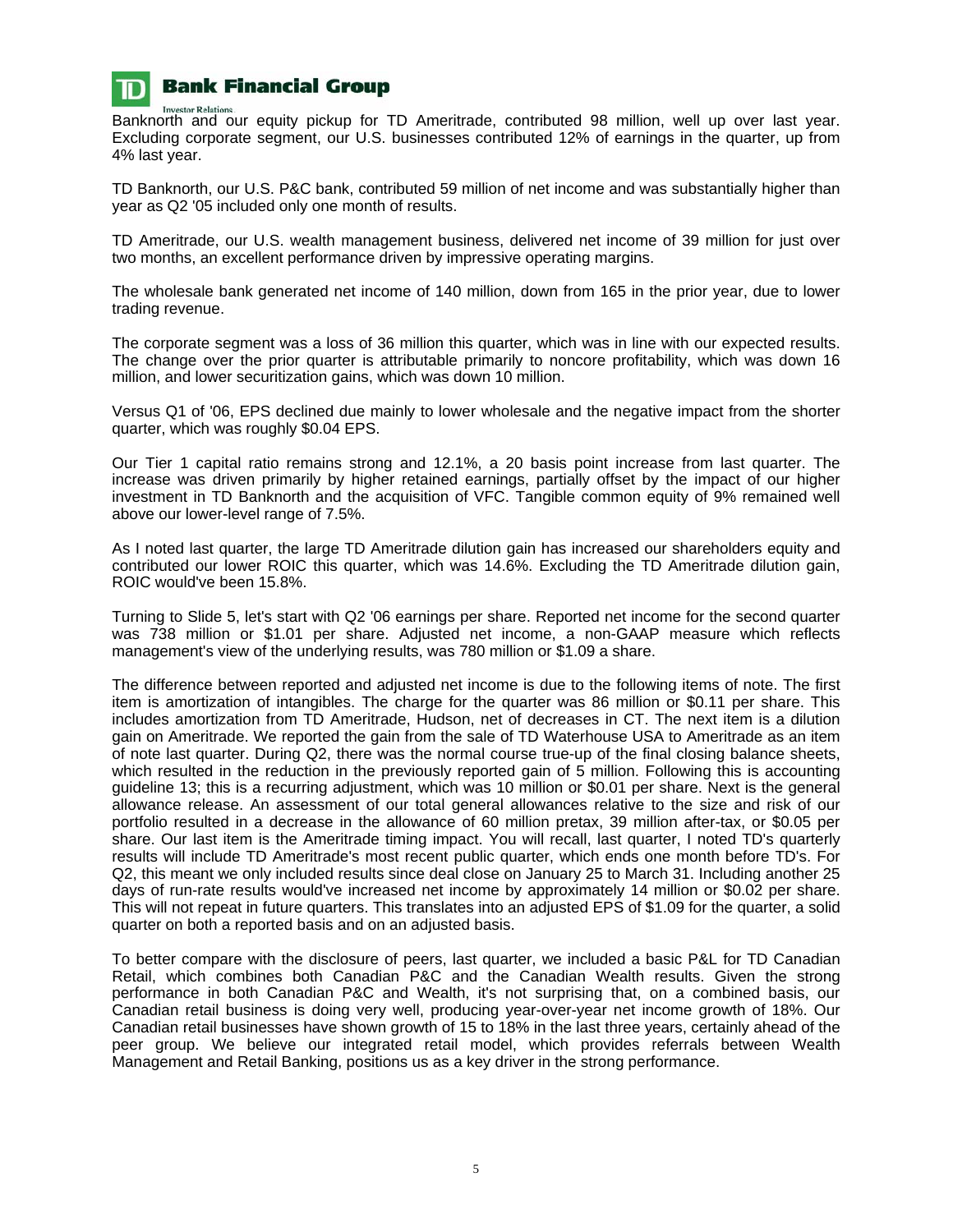

**Investor Relations** Turning to Canadian personal and commercial banking, TD Canada Trust, the Canadian P&C bank had another great quarter with net income of 465 million, up 16% from last year. The next slide shows your total revenue for Canadian P&C banking. Revenues were 1.8 billion, up 154 million or 10% from last year. This represented the highest percentage growth since Q1 of '05. And more good news -- the increase was broad-based. About half of the increase was generated from net interest income in real estatesecured lending, which had volume growth of 10% in Visa and from core and business banking deposits, while margins improved versus last year. Fee revenues were up 37 million as core banking, Visa and small-business all posted higher fee revenues.

The insurance business also recorded an 11 million increase in revenues due to continued unit growth, flat average premium levels, and stable loss ratios. The outlook for revenue continues to be strong for both personal and business banking products, as recent increases in interest rates continue to improve margins and fee growth will remain strong, reflecting customer account growth.

The next slide shows you the net interest margin for Canadian personal and commercial banking. As you can see, the net interest margin on average earning assets at 2.98% was up 3 basis points from last year but down 3 basis points from last quarter. The decline from Q1 was due to mix, as volume growth continued to shift towards lower-margin real estate-secured lending products. Higher net mortgage breakage costs also contributed to the quarterly decline. We expect margins to remain relatively firm going forward.

The next slide shows you the provision for credit losses. As you can see, losses remain at historically low levels. Provisions declined 13 million from last year to 78 million. The decrease was primarily related to net recoveries in the commercial bank of 8 million, compared with a PCL of 3 million last year. In terms of outlook, we expect personal PCL to remain relatively stable, in line with the average over recent quarters. Please note that the addition of VFC will add approximately 9 million of PCLs per quarter going forward. Small-business and commercial PCL will likely increase moderately, going forward, and will depend on the level of recoveries.

Turning to the next slide, expenses for Canadian personal and commercial banking, expenses of 994 million were up 69 million or 7% over last year, while our efficiency ratio improved 110 basis points to 56.1%. Higher salary and benefit costs reflecting merit increases and additional headcount, up 578 FTE from last year, net of back-office savings, led to approximately half of the increase. Continued investment in systems, branches and marketing also contributed to the increase. Consistent with what you saw last quarter, we are taking advantage of current rates of revenue growth to invest for the future. We expect the expense growth rate to remain comparable with the first half of 2006, reflecting investments in systems development and infrastructure and marketing efforts.

Personal deposit share continues to increase, up 7 basis points quarter-over-quarter and 21 basis points year-over-year. Personal loans were stable over the last three quarters. Over the past few quarters, we've transferred a sizable portfolio of business to ICBC. Excluding this, our share would show a slight upward trend since Q4 of '05.

There's good news in small-business banking, an area of significant focus for us, as market share continues to increase with share up 40 basis points since last quarter and 144 basis points since last year.

Let's turn to Canadian Wealth Management, which excludes TD Waterhouse and TD Ameritrade. Wealthgenerated net income of 113 million, up 28% from last year, another excellent quarter.

This next slide shows you just the Canadian Wealth numbers for the last five quarters, both revenues and expenses. The revenue includes a breakdown of net interest income, transaction revenue, and fee income. Revenue of 522 million was up 77 million or 17% from last year. The increase was broad-based, as discount brokerage, the advice channels and mutual funds all posted strong, double-digit revenue growth. Discount brokerage revenue was up due to higher trades per day, as well as higher asset balances. Pricing changes, which came into effect on March 20, resulted in lower commissions per trade.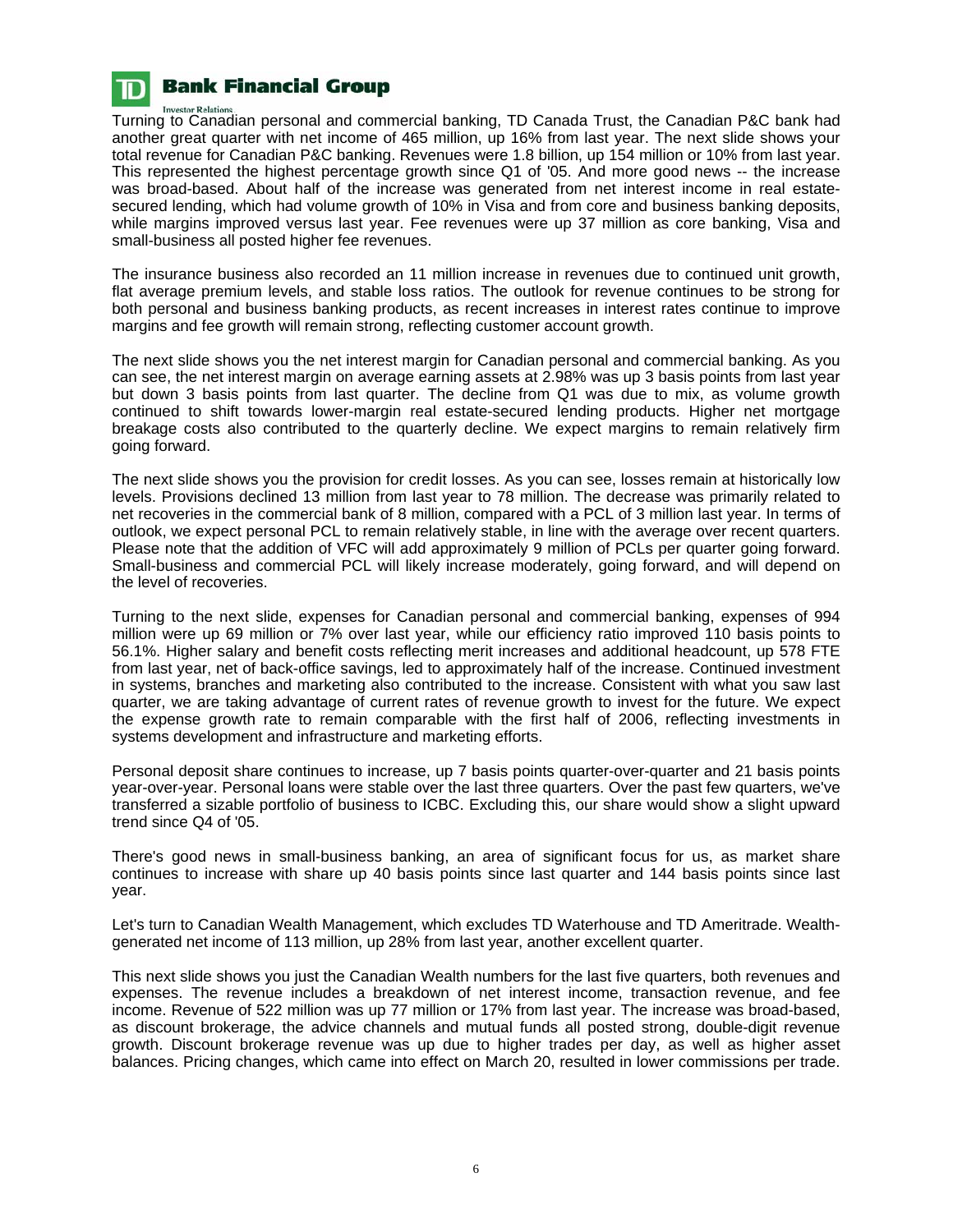

**Investor Relations** Strong asset growth as well as higher weighted average fees generated strong revenue growth for mutual funds, up 23%.

Investment advice revenues rose, primarily as a result of higher assets under administration, partly offset by lower new issue revenue. The asset growth was supported by our continued growth in investment advisors and financial planners, which are up 12% and 15% respectively, year-over-year. We have added 57 client-facing advises year-to-date and we're on tract to meet our full-year goal of plus 130.

The revenue-to-expense gap for Q2 was an impressive 6%. The key driver was discount brokerage.

Total expenses for the quarter were 349 million, up 34 million or 11% from last year. The increase was due to higher mutual fund commissions and fees related to continued AUM growth, as well as additional planners and advisors. Total expenses for discount brokerage were relatively flat, year-over-year.

This next slide shows you the market share numbers for mutual funds. This continues to be an impressive story. We've steadily gained share of both the bank and the industry markets. The gain in share for longterm funds since Q2 of '05 is 69 basis points for the bank market and 54 basis points versus the industry. This improvement continues to be a great story and a leading indicator of success in our Canadian Wealth Management business. These results clearly demonstrate the success of our integrated approach to managing our Canadian retail businesses, coupled with the superior performance of our funds. This partnership between both TD Canada Trust and TD Waterhouse is viewed as a competitive advantage.

As we did with the Canadian retail business to better compare with the disclosure [appears], we've included the combined earnings for our U.S. retail businesses, which combines both the results of TD Banknorth and TD Ameritrade. The year-over-year comparison is obscured as TD Banknorth included only one month of earnings in Q2 of '05. As mentioned previously, the equity pickup for TD Ameritrade was understated in the quarter due to the reporting lag. Sequentially, earnings were up 14% if the lag is excluded.

So, let's move onto the first component of U.S. retail, U.S. personal and commercial banking, TD Banknorth. The contribution from TD Banknorth for the quarter was 59 million, compared to 19 million last year, which as I stated included one month of results. Net income was down 6 million from last quarter. Last month, TD Banknorth reported adjusted cash net income for their first quarter of US\$116 million; that was up from US\$108 million in the prior quarter. Two months of Hudson added to income, but business as usual income was down about 10%. Banknorth's cash net operating earnings do not include restructuring charges, but those charges are included in our earnings. On an after-tax basis, restructuring costs and losses excluded from adjusted earnings were 13 million higher than the prior quarter. So, we have plus 8 million in cash net income, minus 13 million in higher restructuring costs and other losses, which is net down 5 million. Our share of this is about 3 million. In addition, FX cost us another 1 million, and other transferred pricing differences account for the remainder.

There's no question that the combination of the stronger Canadian dollar and higher restructuring costs have led to the downward trend you see in the graph since Q3 of '05. If we adjust for these items, the contribution of TD Banknorth would have been relatively constant over the last four quarters, reflecting the tougher operating environment in the U.S.

With another month of Hudson, plus lower restructuring charges, we expect our Q3 '06 contribution from TD Banknorth to rise by roughly 10 million. As TD Banknorth indicated on their first-quarter earnings call, Hudson expenses are expected to start declining at the end of their second quarter and be more fully realized in their third and fourth quarters. You'll see the impact of this in our Q4 and Q1 of '07.

You've seen a number of these metrics already but probably worth repeating. This slide lists the main highlights of the recent quarter for TD Banknorth. Margin was down 13 basis points quarter-over-quarter and year-over-year, mainly reflecting competitive deposit pricing. Credit quality remains very strong for TD Banknorth, and costs were well controlled. Organic loan growth was up 9%, which was similar to peer growth, while deposit volume was up 1% year-over-year, excluding Hudson, due to intense regional competition.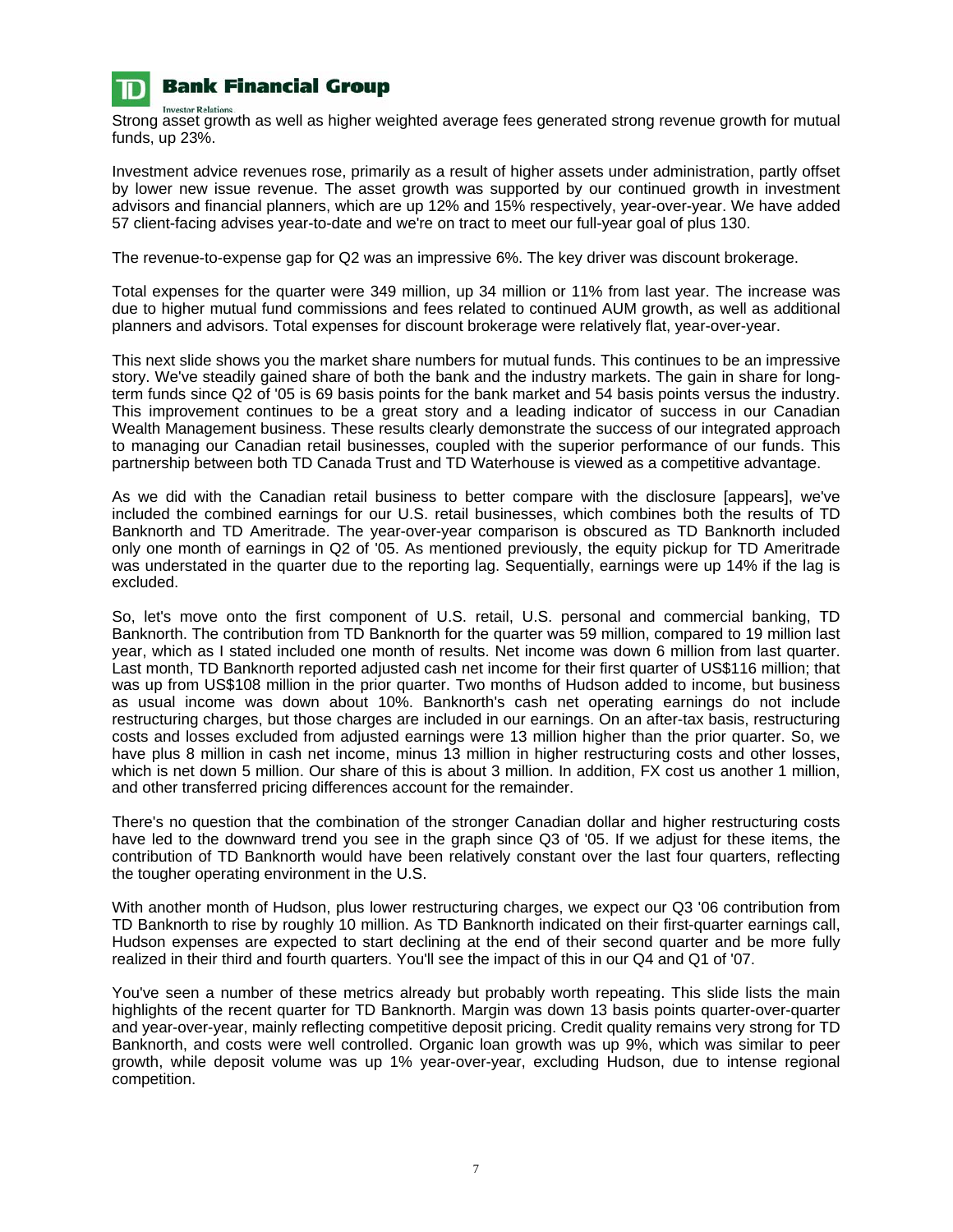

The Hudson acquisition is making some positive initial headway, and we've listed a few metrics which indicate this. These include increased average deposits per branch, increased account openings, increased home equity lending, and reduced turnover in the branches. The Hudson conversion took place last weekend, and we're pleased to report it went very smoothly.

Let's move onto U.S. Wealth Management, TD Ameritrade. We note the Q2 results reflect the TD Ameritrade acquisition, while prior quarters represent previously reported TD Waterhouse USA results. TD Ameritrade adjusted net income totaled 39 million in the quarter. Our results include the operating earnings from the period January 25th to March 31 at our average ownership for the period of 32.9% with an overlay to conform to our view of adjusted earnings. In other words, that was 35 million of reported earnings, adding back the amortization of 7 and minus 3 in transfer pricing to bring you to 39. Based on current run rates, we expect the inclusion of a full quarter of Ameritrade to contribute approximately another 14 million of earnings. As Ed said, we have increased our ownership to 39.5% as of today.

Our Q3 contribution from TD Ameritrade will be roughly in line with the adjusted number for Q2. We will benefit from our higher average ownership at almost 37%, but earnings will be hurt by the translation impact of the stronger Canadian dollar. You should note that the average exchange for the calendar quarter ending March 31 -- we used the average exchange for the calendar quarter ending March 31 to translate our U.S. earnings. Given the stronger Canadian dollar in April and May, you'll see an impact in Q3.

This slide lists the main highlights of the recent TD Ameritrade quarter. TD Ameritrade reported operating earnings for their first quarter ending March 31 of US\$124 million. This excludes the gain on investment in Knight Capital Group. This was the second-best quarter for EPS in the Firm's history. Operating margin was an impressive 50%. Mix is shifting towards less volatile asset-based revenue, which is now 50%, up from 39% last year. Recently published operating metrics for April are also positive. Trades per day, at 278,000, were up 9% versus March. Client assets increased 1% to US265.6 billion versus March. The number of qualified accounts increased to 3.3 million. And integration is progressing very well as TD Ameritrade reported at their investor day earlier this week.

Moving to Wholesale, the Wholesale bank generated net income of 140 million, down 25 million or 15% from last year. While down from Q2 and Q1 of '06, it's notable that, on a year-to-date basis, Wholesale earnings are up 11% versus last year.

Revenues of 534 million were down 69 million or 11% from a year ago. The domestic franchise businesses had a solid quarter with revenues up about 2% from the prior period -- prior year. Foreign exchange delivered very strong trading results, and institutional equities maintained its number one block trading ranking. Investment banking revenues were down due to lower market activity. Trading revenues were down, mainly in credit and equity products, partially offset by a very strong quarter in energy trading.

While we have no further disclosable items related to the restructuring of our businesses announced last year, it is costing us to get out of these businesses and we are accelerating our exit, as Ed mentioned. This was largely offset by the impact of higher securities gains this quarter.

Expenses of 321 million were down 22 million or 6% from last year. The decrease is due to lower variable compensation as a result of lower revenues and lower headcount as we exited employees in noncore businesses. Average FTE was down 99 versus Q2 of '05.

We don't normally talk about year-to-date earnings but in this case, it provides more insight on how the business is performing and why. Adjusted year-to-date earnings are up 11%, due entirely to growth in our domestic franchise businesses, in particular foreign exchange and fixed-income. Higher profits in our ongoing global drew business, driven by energy trading, were offset by higher losses in the structured products businesses that we are exiting.

At this point, we expect the Wholesale bank to finish ahead of their 2005 adjusted earnings level of 551 million. Higher merchant banking gains will be a key contributor based on current activity.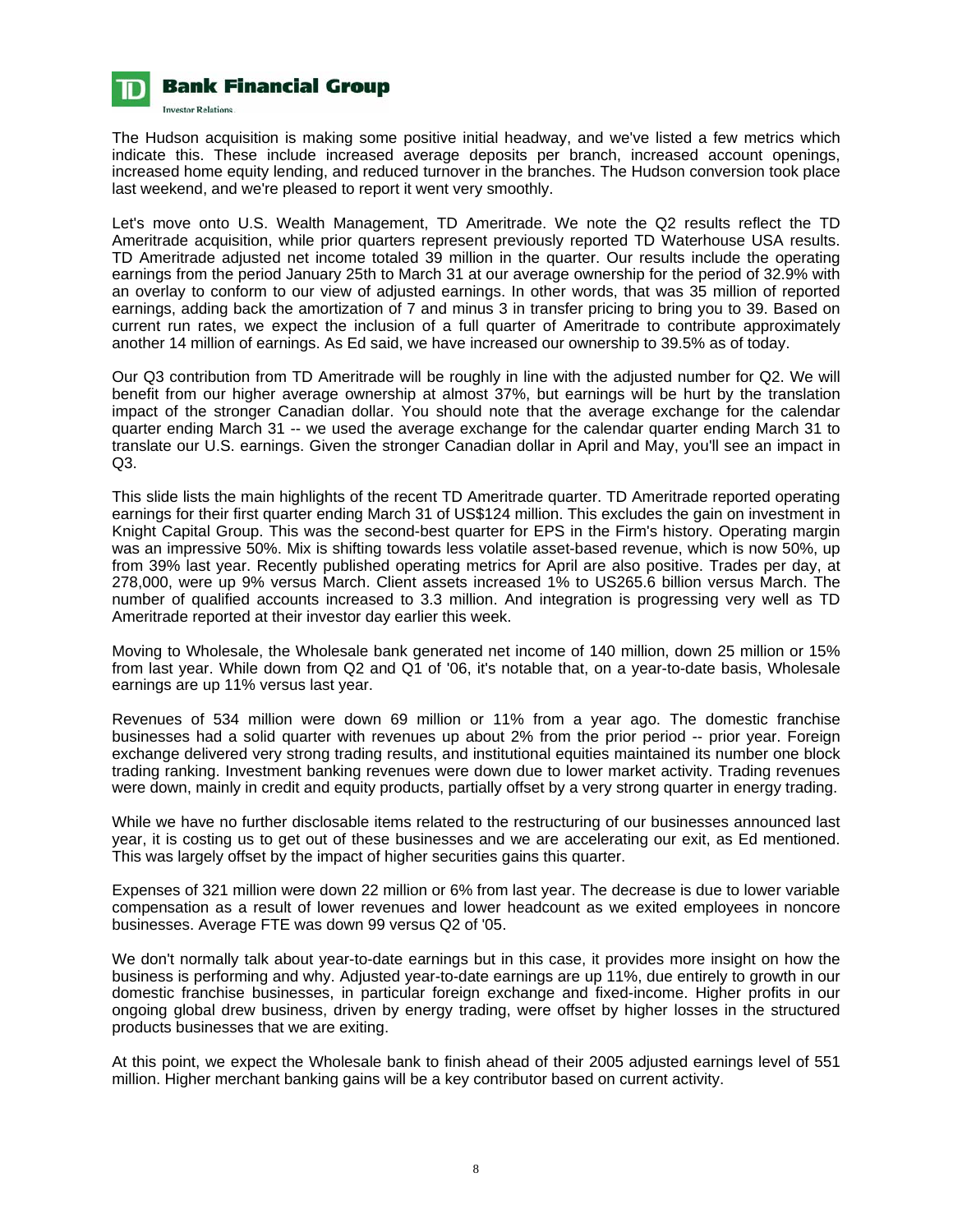

PCLs of 11 million are down from 13 last year. This largely reflects the cost of purchasing credit protection. As you can see, our VaR has remained relatively flat.

To summarize, it was a solid quarter. Adjusted net income of 780 million was up 16% from last year, and adjusted earnings per share of \$1.09 was up 9%, at the higher end of our EPS growth target range of 7 to 10%. We are well on track to achieve our goal 7 to 10% earnings per share growth this year. In short, Canadian retail remains very strong. We expect to deliver double-digit growth in both Canadian personal and commercial banking, as well as Canadian wealth.

U.S. P&\*C performance is in line with our expectations and consistent with the environment. Early signs are positive for Hudson, and the Interchange Financial acquisition will add to the TD Banknorth franchise early next year, a great start the TD Ameritrade. The landmark deal -- it was a landmark deal from both a strategic and financial perspective. Wholesale -- solid domestic franchise performance, which is right on strategy. Overall, we're pleased with the quarter.

With that, I will open it up for your questions.

## **QUESTION AND ANSWER**

#### **Ed Clark** *- Toronto Dominion Bank - CEO*

(indiscernible) arm wrestle you guys for it. Michael?

#### **Unidentified Audience Participant**

 I'm a little bit puzzled by your expenses this quarter. You took out in the U.S. Waterhouse operations, and I would've expected to see a bigger decrease in overall expenses than occurred. You know, I'm leaving aside incentive comp during the quarter. It seems seemed like other expenses were still relatively high. Can you explain what's going on?

#### **Colleen Johnston** *- Toronto Dominion Bank - CFO*

 Yes. In terms of total expenses -- and I will get the exact details, Michael, but you're right. So it was hard to get the trendline because in fact the TD Waterhouse USA expenses came out of the base. That was roughly about 190 million. Having said that, we did have the two months of Hudson expenses, which added to expenses. And then we also had the higher restructuring costs in TD Banknorth. So in fact, when you put all of that together, we were down about 50 million in expenses versus the same quarter, versus Q1.

## **Ed Clark** *- Toronto Dominion Bank - CEO*

Other questions? Should we go to the phone? Are there questions on the phone?

#### **Operator**

 There are currently no questions on the phone. There is one question from Mario Mendonca, Genuity Capital Markets.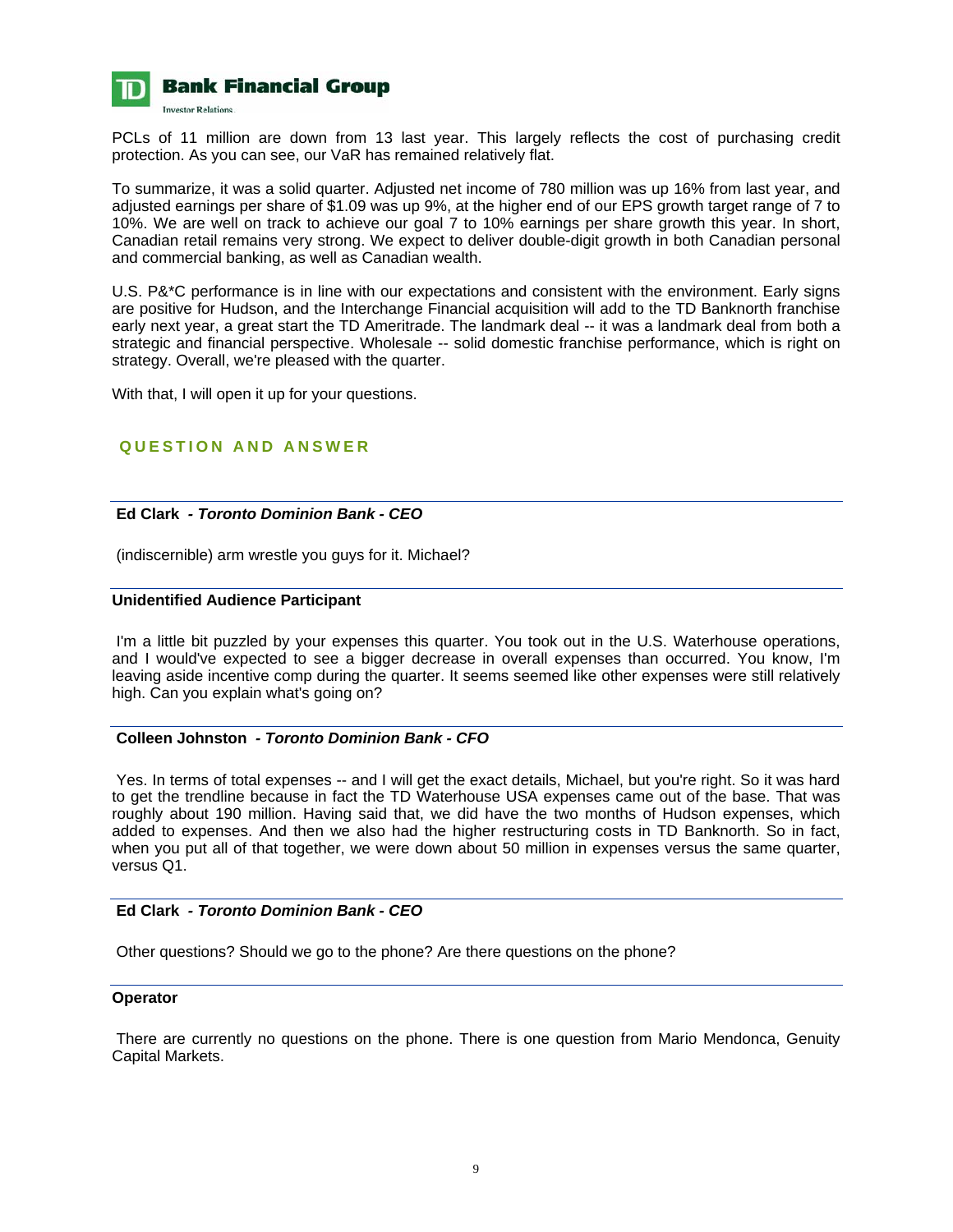

#### **Mario Mendonca**

 Good afternoon. Normally, when you've provided guidance in the past of 7 to 10%, I never really got the impression that that was a current year guidance number, that that was more. I always got the feeling that you weren't really comfortable providing guidance over the shorter term. Although on this call, it sounds like you really are referring to this year, 2006. That's sort of the first thing I'm getting at.

The second thing I'm getting at in asking this question is your year-to-date EPS growth is about 11%. The second half of the year, as you describe for us, Ameritrade kicks in; you get the full sort of benefit of Ameritrade. You get the cost synergies coming through on the Hudson integration. It's just a little surprising to hear you suggest that your EPS growth would be at the top end of that 7 to 10 range and not something well above it. Is there anything you can help me with in that regard?

## **Ed Clark** *- Toronto Dominion Bank - CEO*

 Yes, I think I can try to. So, on the first, I think you are correct on the first, and probably as you know (indiscernible) I don't want to get into the guidance game; I hate the guidance game. So I'm probably feeling just a little badly in the sense that we look at this quarter and frankly, from a business operator point of view, this was a great quarter. Everything is working exactly the way we want. So there are no negative surprises. This is about as good as it gets. So, the fact that the market is slightly disappointed at it, even though we did, as you say, 11% year-to-date, 9% this quarter, up 16% overall growth -- every metric you want to take (indiscernible). From an operating point of view, things are coming in pretty well. Then you sort of say, okay, so we maybe have to give a little more hints here as to what's going on. So, I think we're trying to just do that for this year, because I think we are sensitive to -- there's a lot of moving parts in us right now with the roll-in of these two U.S. subsidiaries.

The things that -- as you look forward to the second half of the year, to give you the positive and the negatives, as Colleen said, if you take U.S. start with the U.S. subsidiaries, what we're saying on TD Ameritrade is if you adjust for the 14 million that got lost in this quarter because we dropped it, so it was the \$53 million, that's not a bad running rate for TD Ameritrade because some of the pluses are also being offset by exchange rates. So depending on your view of exchange rate, we are being hit on the exchange rate and because of the lag effect. I think what we're trying to make clear to you is that there is more of an exchange rate effect than you might think because again -- because of the lag effect. So we're saying that's a fairly flat number.

In the case of Banknorth, what we've said is 59 is not an underlying rate. We chose not to treat the restructuring charges as items of note. If you put them back in and we (indiscernible) restructuring charges, there will still be restructuring charges in the next couple of quarters but they will come down. So we've said add another 10 million or so to the 59 and you've probably got not a bad number to use for Banknorth. So one is flat; one is up slightly.

In terms of the Wealth Management side, who knows, to be perfectly honest. I mean, it is heavily dependent on what happens to the overall discount brokerage business; that's obviously a key driver. So what we're saying is, you know, you would expect some slowdown here in the second half not to be quite a strong. So you might see some slowdown in that number and not see the kind of repeat of the 113 million number that we saw this quarter.

In terms of TDCT, clearly I think you'll see increases in the second half because you've got an important days effect in this quarter, so there will be some positive there. Then we come to TD Securities, where historically, if you go back, there's quite a bit of difference between what the second half looks. And so, there are the issues -- you know, how much of that and are we going to see that repeat in that pattern. So, I think, all in, what we're saying is we did 11.5% we're going to do 11% in the first half, and we're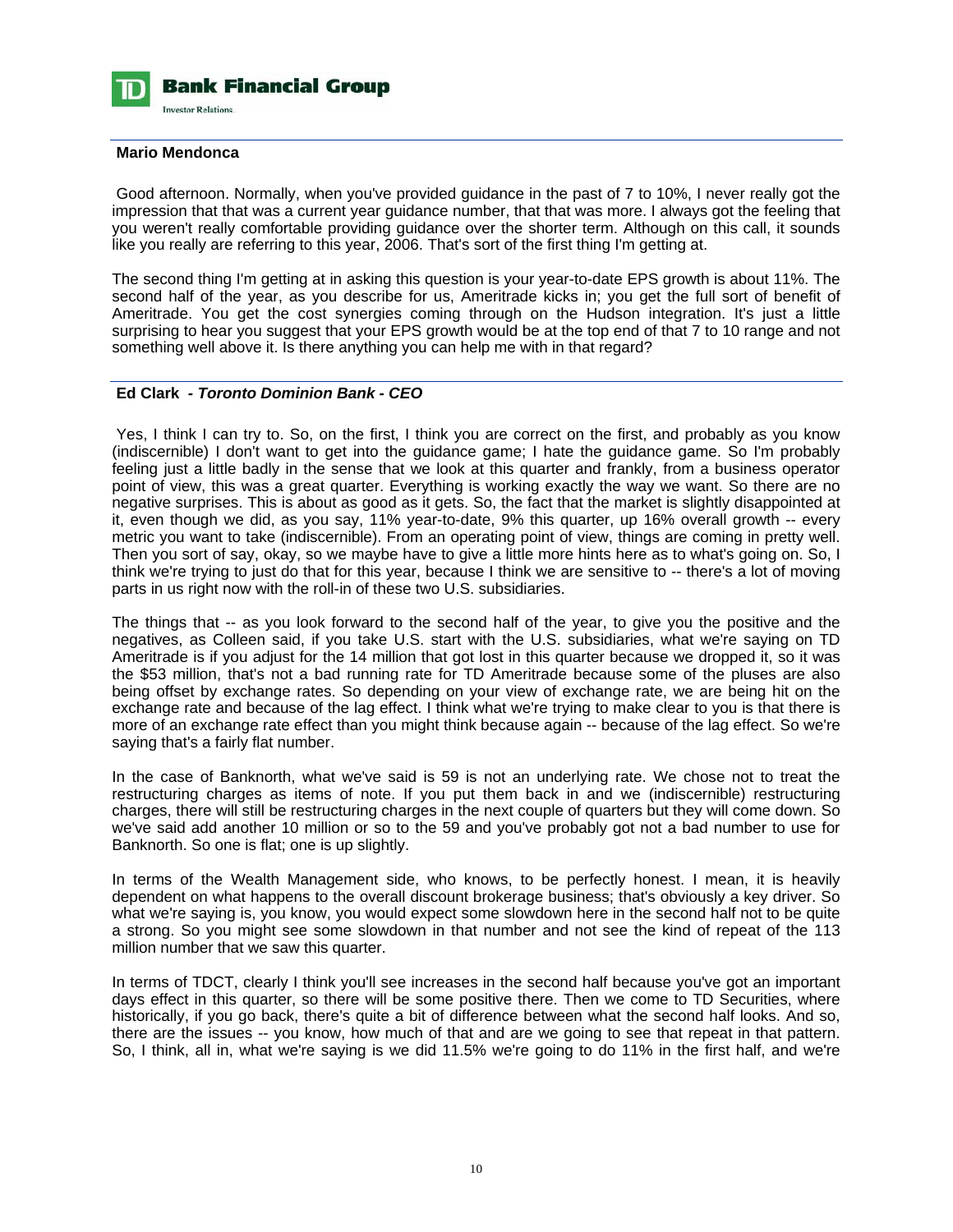

going to do 11% in the second half -- not sure -- but we surely should be in the upper end of the 7 to 10% range.

## **Mario Mendonca**

 That was helpful. I think, from my perspective, I was looking at the second half as perhaps being stronger. But I understand that there are all of those moving parts, not the least of which is currency that may have -- well may cause me to rethink that.

I was intrigued, though, by your first comment, that you felt it important to provide a better hint than -- can I take that to mean that you look at consensus and figure you had to help us down a little?

#### **Ed Clark** *- Toronto Dominion Bank - CEO*

 No, I don't want to get into that game. I just, you know, as you know, I have a strong view. (LAUGHTER). My view on this is my job is to run the Company, make it worth more every year, and tell you every fact about the Company that I can tell you without impacting our competitive edge against our competitors. Then your job is to go figure out whether you want to invest and whether we are overvalued or undervalued, and your job is to try to educate the population on what's going on.

The only time I get bothered is if, as I say, if it gets complicated, so when we are translating TD Banknorth into TD Bank or TD Ameritrade into TD Bank, where it's impossible for you to figure that out and I see you going wrong, then I think, well, am I being as transparent as I ought to be, given I have an obligation to the marketplace to try to be transparent? But you know, I don't know what's going to happen to interest rates, or I don't know what's going to happen to activity rates and the discount brokerage, and I don't want to get into the business of trying to predict those numbers. So that's all I'm trying to do, is to make sure that I've given you the appropriate information that I can give you.

#### **Mario Mendonca**

That's helpful. Thank you.

#### **Ed Clark** *- Toronto Dominion Bank - CEO*

We'll stay on the phone for couple of more minutes and then --

#### **Operator**

James Sorbo, AGF Funds.

#### **James Sorbo** *- AGF Funds - Analyst*

 Good afternoon. I'm looking at Page 8 of the supplemental. In the Wholesale Banking segment, I just need to understand why it is that the net interest income bounces around a bit. For instance, in the second quarter here, it's 76 million; last year, it was up to 300 million. What causes that to move around so much?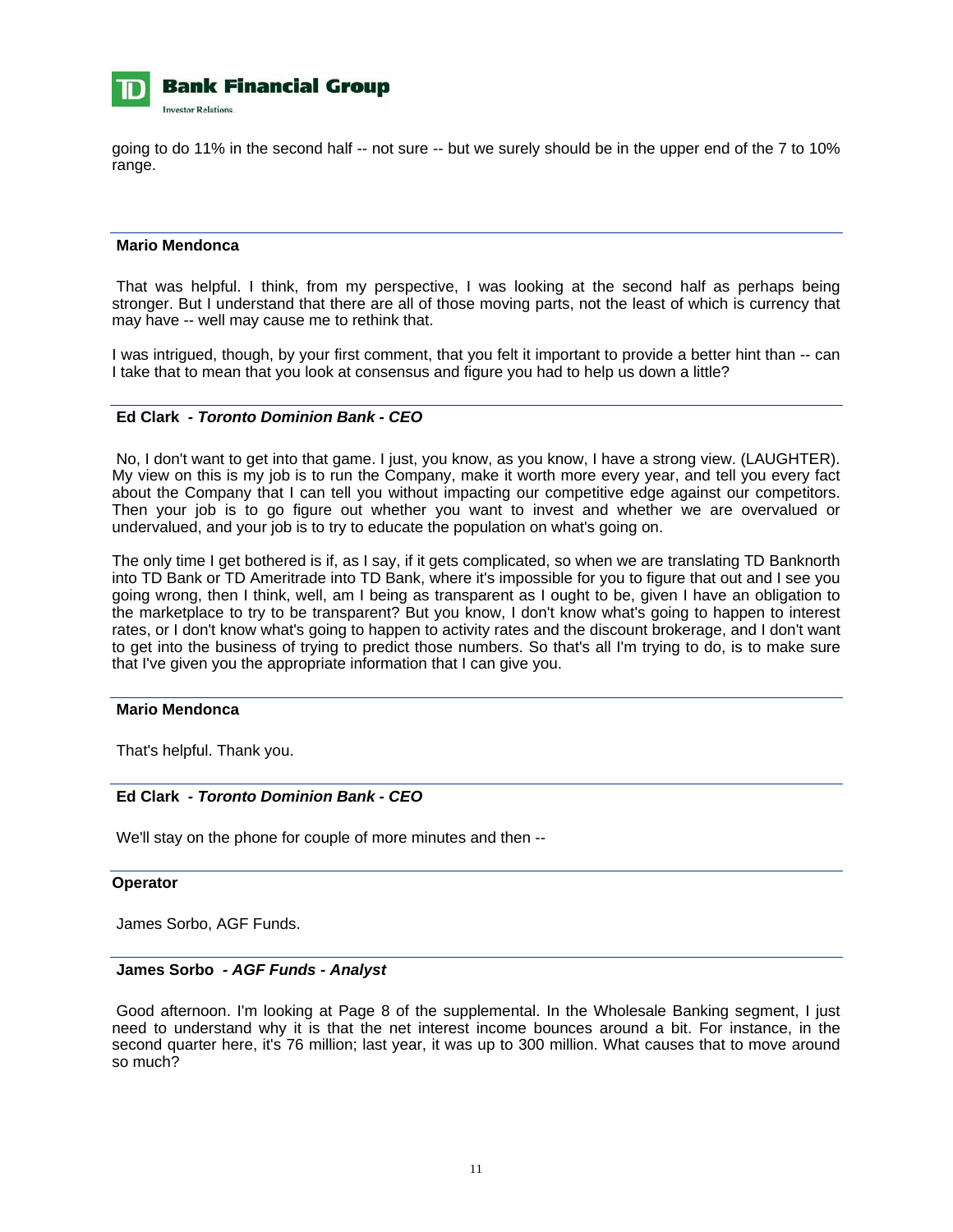

**Investor Relations** 

#### **Colleen Johnston** *- Toronto Dominion Bank - CFO*

(inaudible)

## **Ed Clark** *- Toronto Dominion Bank - CEO*

(inaudible)

#### **Colleen Johnston** *- Toronto Dominion Bank - CFO*

 It is Colleen Johnston. What we have is a swing really between net interest income and trading -- or other income, and that is really somewhat accounting-driven. The key driver behind all of this is higher short-term interest rates. You know, Canadian -- if you look at short-term rates in Canada, Q2 this year versus the same quarter last year of about 100 basis points and up 180 basis points in the U.S. So that is the key driver. If you look at sort of the way our products are structured, it means that we have more income in other income and less in net interest income. If you'd like, I can give you a specific example.

#### **James Sorbo** *- AGF Funds - Analyst*

One little example might be helpful.

#### **Colleen Johnston** *- Toronto Dominion Bank - CFO*

 Okay, if you look the way we account for let's say a total return swap, so we have our position, which we fund with short-term rates, but the income on that is relatively stable; it doesn't move. So we actually get squeezed in terms of the net interest income, but on the other side of the swap, we pick it up in other income. So, in terms of the economics, that remains constant but it's just a question of how do we categorize the income between net interest income and other income.

#### **James Sorbo** *- AGF Funds - Analyst*

 Okay, so I should really look at total revenue in this particular segment as opposed to getting too worried about the trading versus net interest income?

## **Colleen Johnston** *- Toronto Dominion Bank - CFO*

 Yes, that's absolutely right. It's difficult to look at either line on a trend basis, but I would look at them on the combined basis. I don't know if, Bob, you want to add anything.

## **Bob Dorrance** *- Toronto Dominion Bank - Chairman, CEO of TD Securities*

I agree with that.

## **Colleen Johnston** *- Toronto Dominion Bank - CFO*

Thank you!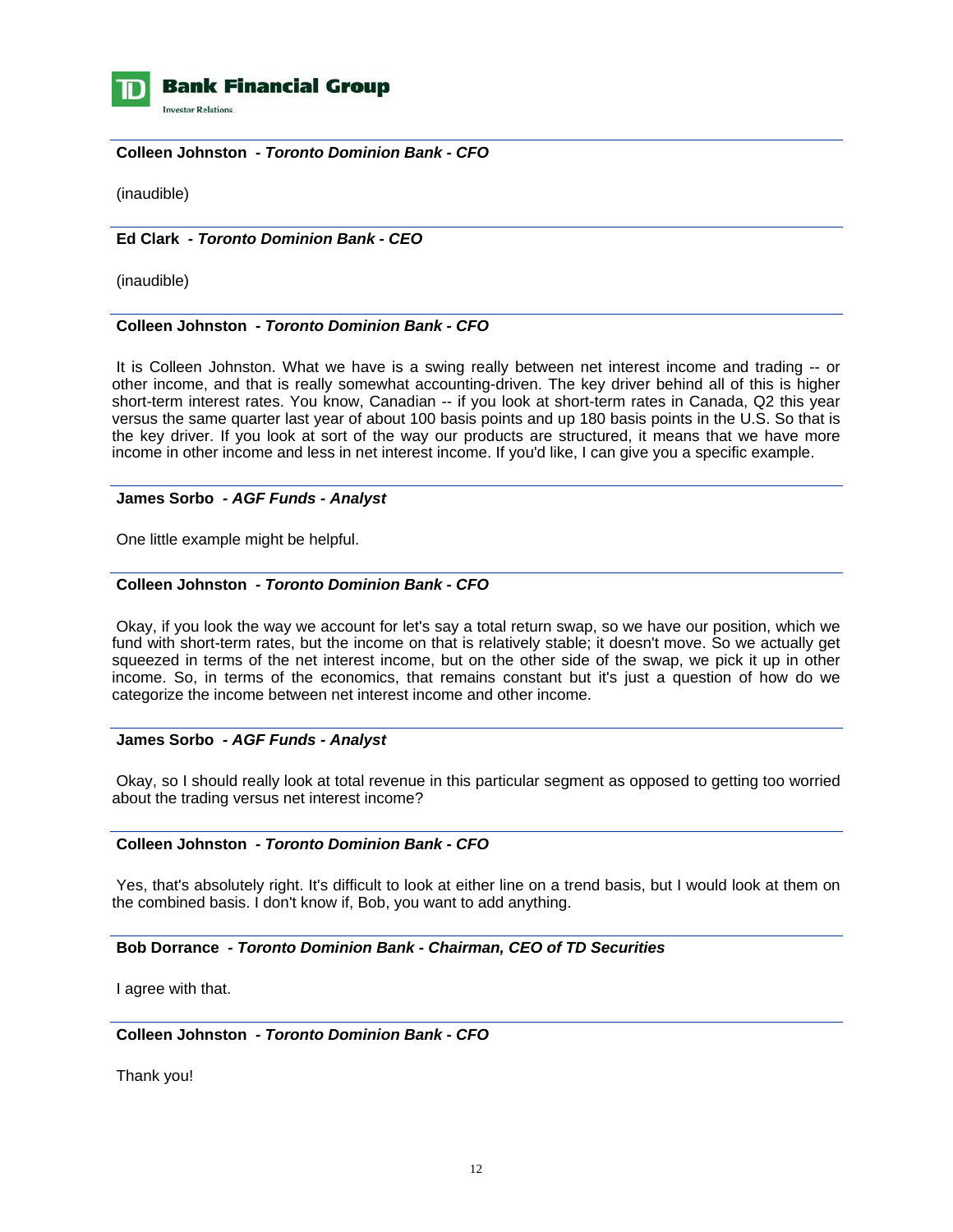

#### **James Sorbo** *- AGF Funds - Analyst*

Very good. Thanks very much.

## **Ed Clark** *- Toronto Dominion Bank - CEO*

See how together a team we are. If we disagree, we just keep that quiet! Okay, Michael?

#### **Unidentified Audience Participant**

 My question is about the residual segment, and maybe you can help me out here. I'm a little bit puzzled as to what's going on. You know, when I adjust for the reversal of the general allowance this quarter, you are down to a negative contribution of roughly \$75 million there, where previously it was running more pr less near breakeven, plus or minus. So what's happening there, you know, that's magnifying that?

#### **Colleen Johnston** *- Toronto Dominion Bank - CFO*

Yes, I think the best way to look at the corporate segment, Michael, is on an adjusted basis and on an --(multiple speakers).

#### **Unidentified Audience Participant**

I'm looking at it on an adjusted basis!

## **Colleen Johnston** *- Toronto Dominion Bank - CFO*

 Yes, so on an adjusted basis, it was a minus 36. That compares with a minus 12 last year, and we've disclosed most of the reasons for that swing. One was in the noncore portfolio; that was a negative swing of 16, and securitization gains/losses, that was also, that was a minus 10. That really accounts for most of the change. Then you have some other and the corporate support applications. But those two items I named previously are the key reason for the change.

#### **Unidentified Audience Participant**

 Okay. I have one other question. You know, you did have the reversal of the general allowance this quarter. I am just wondering if you could give us some of your thinking in that release of the \$60 million of reserve.

## **Ed Clark** *- Toronto Dominion Bank - CEO*

Maybe Bharat, do you want to do that?

#### **Bharat Masrani** *- Toronto Dominion Bank - Chief Risk Officer*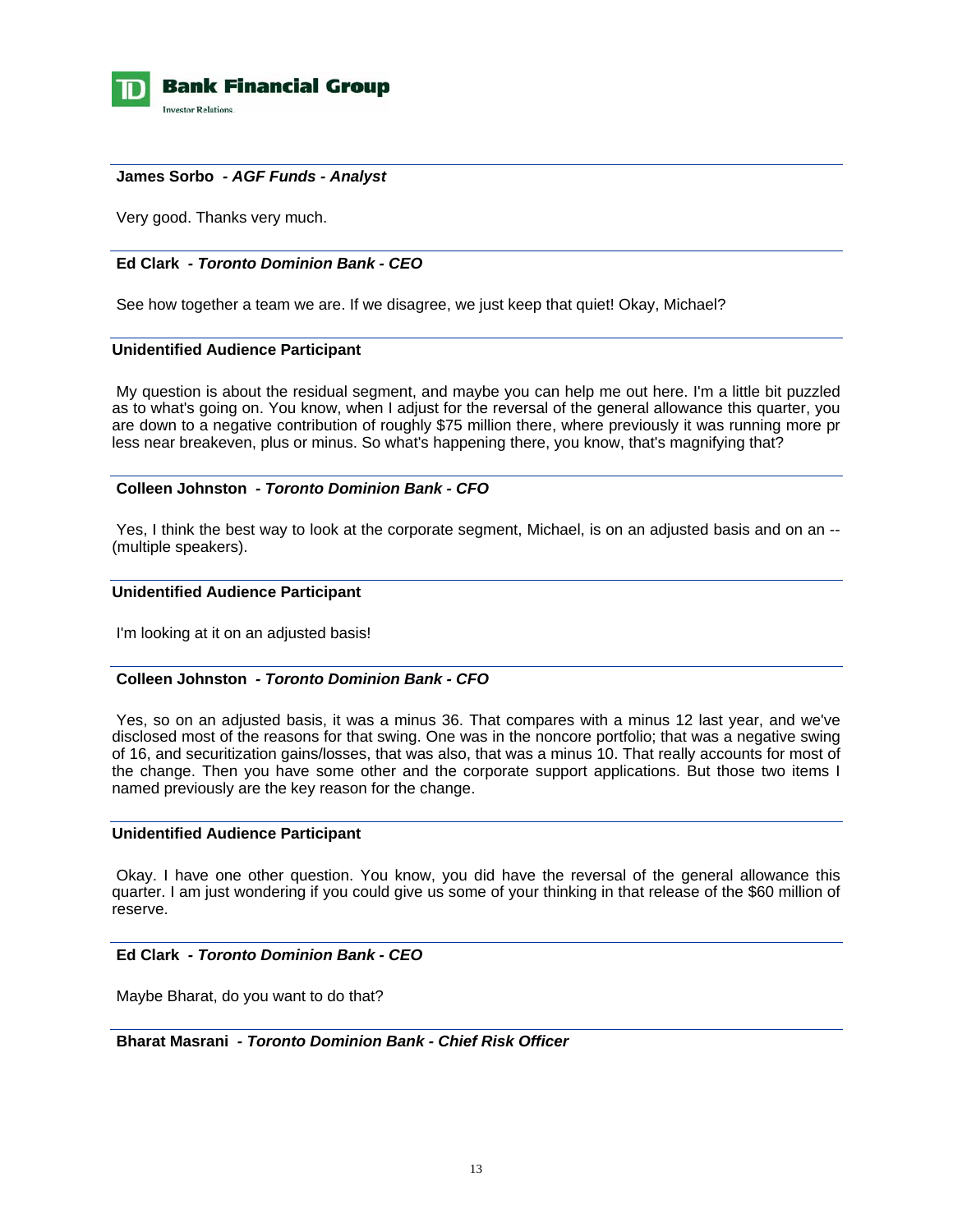

 Yes, certainly. General allowance, as you know, Michael, is driven by the credit side of the Bank. We use various models to look at the migration of our portfolio, to look at factors such as probability of default, usage given default, loss given default. All of those parameters are being adjusted as we move into the [Basel] world. This model reflects what we would consider to be the appropriate methodology.

Given the reduction we have had in the noncore bank, you know, the noncore bank, although a separate segment, is part of the overall bank and the GAs accounted for it. So we've had a substantial reduction in noncore outstandings, and that is being reflected in the modeling that we've done as to how much GAs we need to hold. Hence, the model suggested that we should release and that's what we've done this quarter.

#### **Unidentified Audience Participant**

 Okay. You know, without getting into the technicalities, I guess, you've still got a huge surplus of allowance over your gross impaired loans. I think about \$940 million. Is there room to release further general reserves? You know, or another way of looking at this, the amount of reserves that released - that you've released took you down to the level of general reserves that you could actually use in your capital. Is that a relevant metric also?

#### **Bharat Masrani** *- Toronto Dominion Bank - Chief Risk Officer*

 I think the amount of general reserves, there are methodologies here. I don't think you can consistently look at comparing those methodologies. There are a lot of moving parts here. Those methodologies are adjusted as we move into the Basel world. There is more looking at our own historical experiences, and the amount of surplus, as you call it, compared to our impaired loans, although you know (indiscernible) on the higher side but it's consistent with previous quarters. As we move more towards the methodology that is acceptable under Basel, I think you'll see a better reflection of how those numbers are moving in relation to the overall outstandings in the Bank.

## **Ed Clark** *- Toronto Dominion Bank - CEO*

Ian?

## **Unidentified Audience Participant**

 Ed, one of the things that is quite striking on the TD Bank versus the two other banks that have reported is the approach to capital management. We've got two banks, two other banks that seem to say that anything over 9% Tier 1 is [lots] and that money should be returned to shareholders either through dividends or share buybacks. In the case of the TD Bank, we've got your dividends, but you've got actual net issuance of shares, so that your actual share count I think has increased every quarter for seven quarters now. Is there any thinking that 12% -- granted that you've got your unique element of these minority interest positions which limit how much you can really take the Tier 1 down. Is there some sense of 12% really is too much, and we are funding Banknorth; we are funding the Ameritrade, but at some stage too much is too much and we need to get the share count down, stop the dilution on the DRIP and return more money to shareholders?

## **Ed Clark** *- Toronto Dominion Bank - CEO*

 Well, to address the larger issue before I address the specific issue, you know, I think different banks are clearly running different overall broad strategies, and so we acknowledge that we may be an outlier in the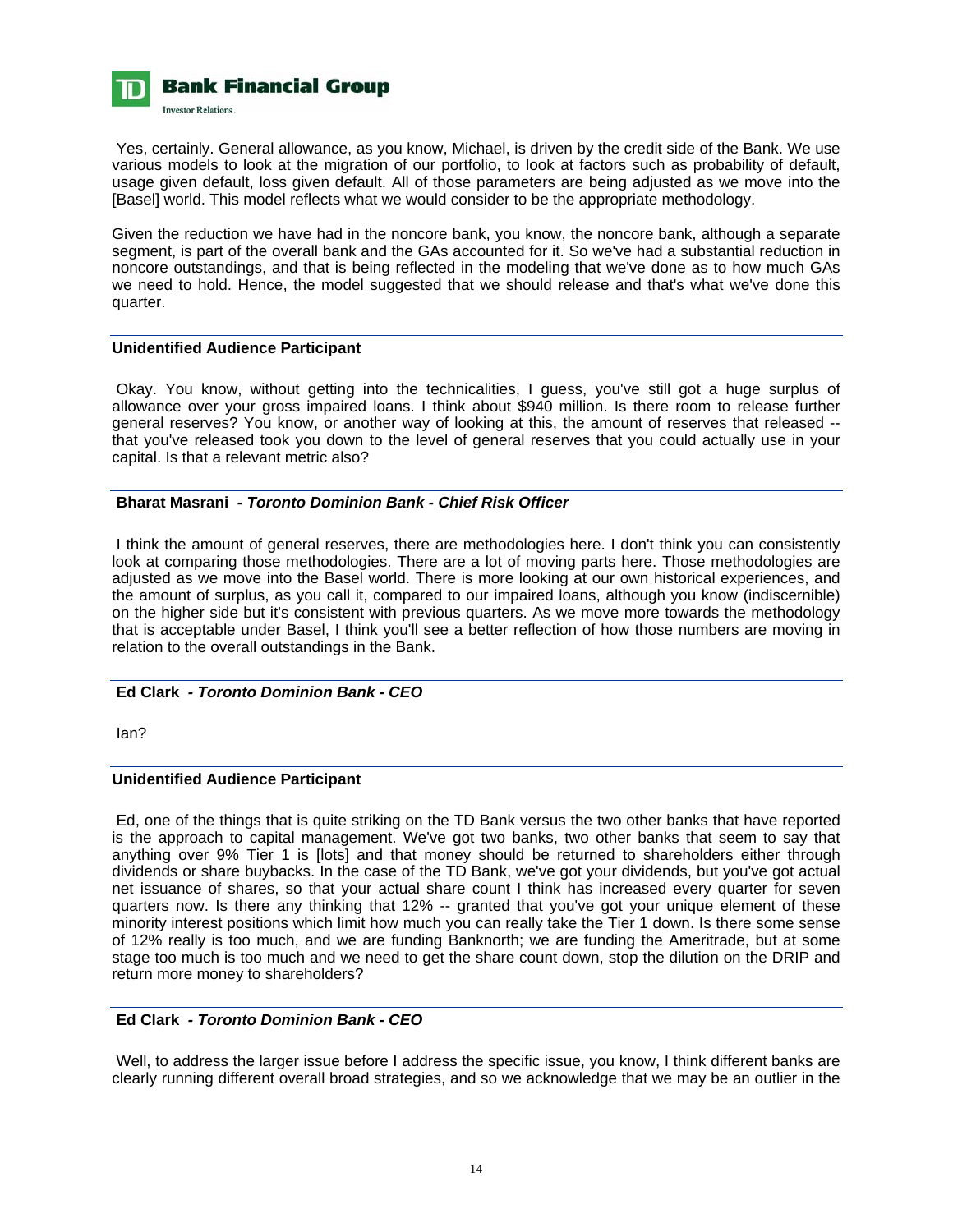

Canadian banking scene because we actually believe, with our U.S. expansion, we have a way of productively redeploying our capital and then some. So I think both TD Ameritrade and TD Banknorth continue to have opportunities that are in that space. We believe that if you're going to go in the United States, you don't kind of just tentatively go in the United States; you go in and try to find islands that you can occupy where you can have sustainable competitive positions. Therefore, once you decide to do that, that you have to make yourself in a position that if an Interchange comes up, as an example, you don't say "Sorry, I don't have capital." You say, "Interchange comes up, grab it!" Be aggressive, because we believe that the window of opportunity in the United States is actually fairly short, and in fact, I think, if we had a change in our view when we started this a couple of years ago, as it's now clear that in a sense the very conditions that are making it tough for Banknorth are throwing up more opportunities. So you really do have to decide whether you want to play in this space or not. So I think, from our point of view, it is prudent to keep capital ready so that we can support our true partners in the United States. You know, it doesn't end. If we find things in Canada, which we obviously did with VFC, then we would do that as well.

I think that we have a strong demand from our shareholders. They like the dividend reinvestment program. We recognize that it is a DRIP; it's a constant drip of share issuance. On the other hand, I think it has put us in the position that we can continue to move.

Obviously, there will come a point in the maturation of our strategies in the U.S. where think you may end up changing strategies and at that point, yes, we would do that, but I don't think that point is today.

I guess maybe just to make one other comment -- but clearly, that compels us to grow earnings a little bit faster in order to take up those shares. So far, we've more than successfully done that. Why don't we go to the phone?

#### **Operator**

Rob Wessel, National Bank Financial.

## **Rob Wessel** *- National Bank Financial - Analyst*

 Good afternoon. Hopefully a couple quick ones -- going to the investor presentation, Slide 26, if you look at the credit protection, it has come down a little bit from 13 billion to 12 billion to 11 billion over the past two quarters. Is there a trend here with respect to the Bank? Is the Bank gradually bring this number down? Should we expect to see, in future quarters, that it fall to 10 and 9 and 8, or is it this, as some of the commentary referred to in the press release, more to do with rebalancing and currency?

## **Ed Clark** *- Toronto Dominion Bank - CEO*

So I've told Bob, Rob, that when this finally gets to 0, you'll know that the credit cycle is about to turn!

## **Rob Wessel** *- National Bank Financial - Analyst*

So Bob, is it about to turn?

#### **Bob Dorrance** *- Toronto Dominion Bank - Chairman, CEO of TD Securities*

No, there's (indiscernible)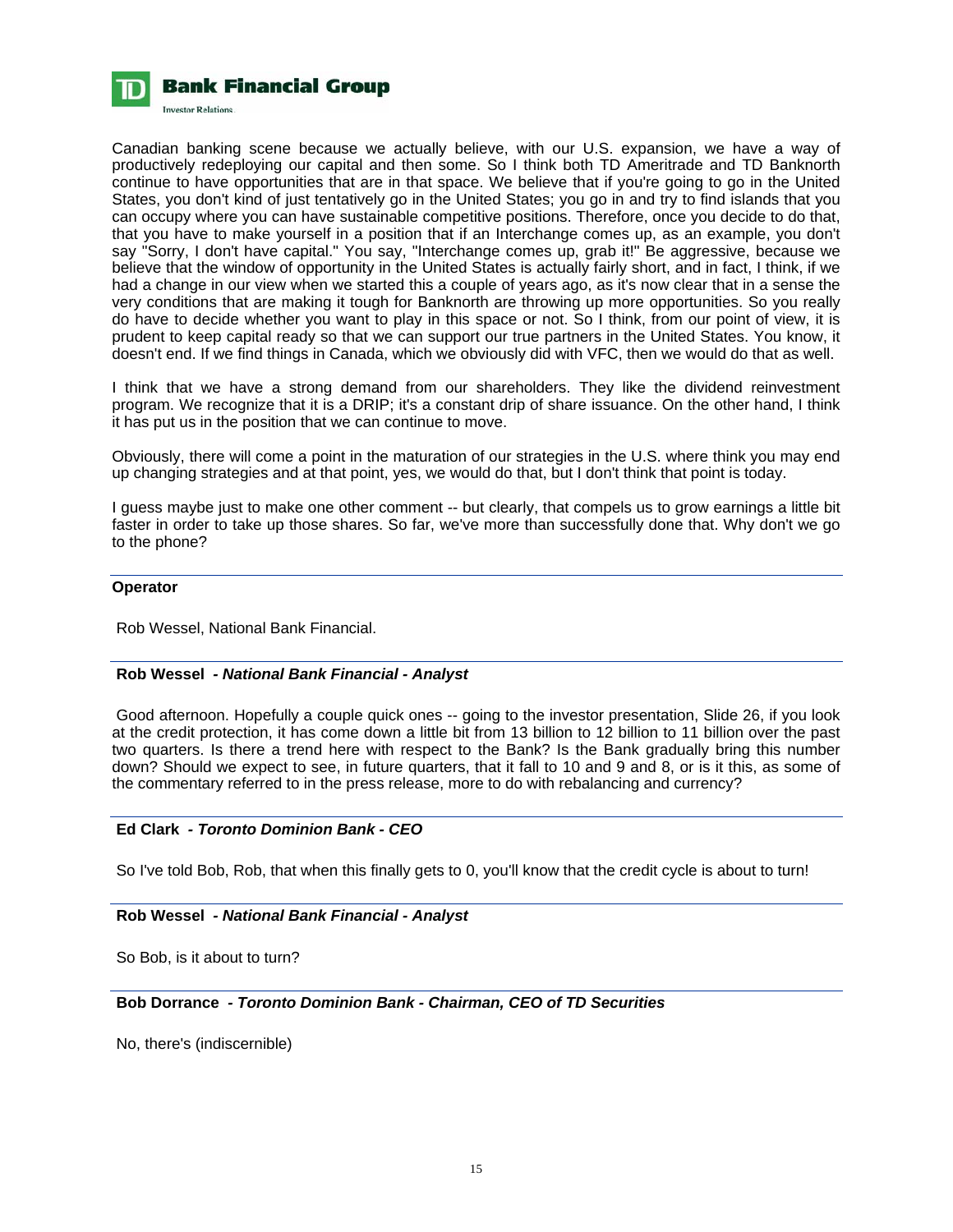

**Investor Relations** 

#### **Rob Wessel** *- National Bank Financial - Analyst*

I'm sorry?

## **Bob Dorrance** *- Toronto Dominion Bank - Chairman, CEO of TD Securities*

There's no intention to have that line sort of drip down in that fashion. It is as the press release --

## **Rob Wessel** *- National Bank Financial - Analyst*

So we should expect that it stay in and around 11 billion, 10 billion, 12 billion, something like that?

## **Bob Dorrance** *- Toronto Dominion Bank - Chairman, CEO of TD Securities*

That's the expectation.

## **Rob Wessel** *- National Bank Financial - Analyst*

 Okay. Just with respect to the press release, there's a note. I can't remember what page it is; it's Page 14. Anyways, there's a sentence in the U.S. personal and commercial banking commentary saying investments in -- related to Hudson United -- saying investment in infrastructure and increased marketing in the Hudson region will partially offset the cost savings expected post-conversion. I guess my question is, is that something that was initially envisioned -- that was initially envisioned when the accretions were set out to the market, or is this something we should see as a minor variable eating into the forecast accretions that had been given in previous presentations?

## **Bill Ryan** *- Toronto Dominion Bank - CEO TD Banknorth*

 Rob, this is Bill Ryan. That was built into the numbers that we talked to you when we announced that acquisition. We said there would be about 15 to \$17 million, that we would have to reinvest in the company to get its market share increase. So there's no change in that number; that's exactly what we had predicted several months ago.

## **Rob Wessel** *- National Bank Financial - Analyst*

 Right. Then the last question I have relates to supplemental on Page 12, the noninterest expense schedule. With respect to Line 14, marketing and business development, can you give us some sense as to where this might move to? Is this going to move in any material way, given the large marketing campaign that's about to be undertaken in the U.S.? I mean, is this going to go to, like, 150? Is this going to go to 120 or is it going to be spread out over such a long period of time we won't notice? How is that going to play out?

## **Ed Clark** *- Toronto Dominion Bank - CEO*

I don't think they would let me spend that amount of money. But anyway, Colleen?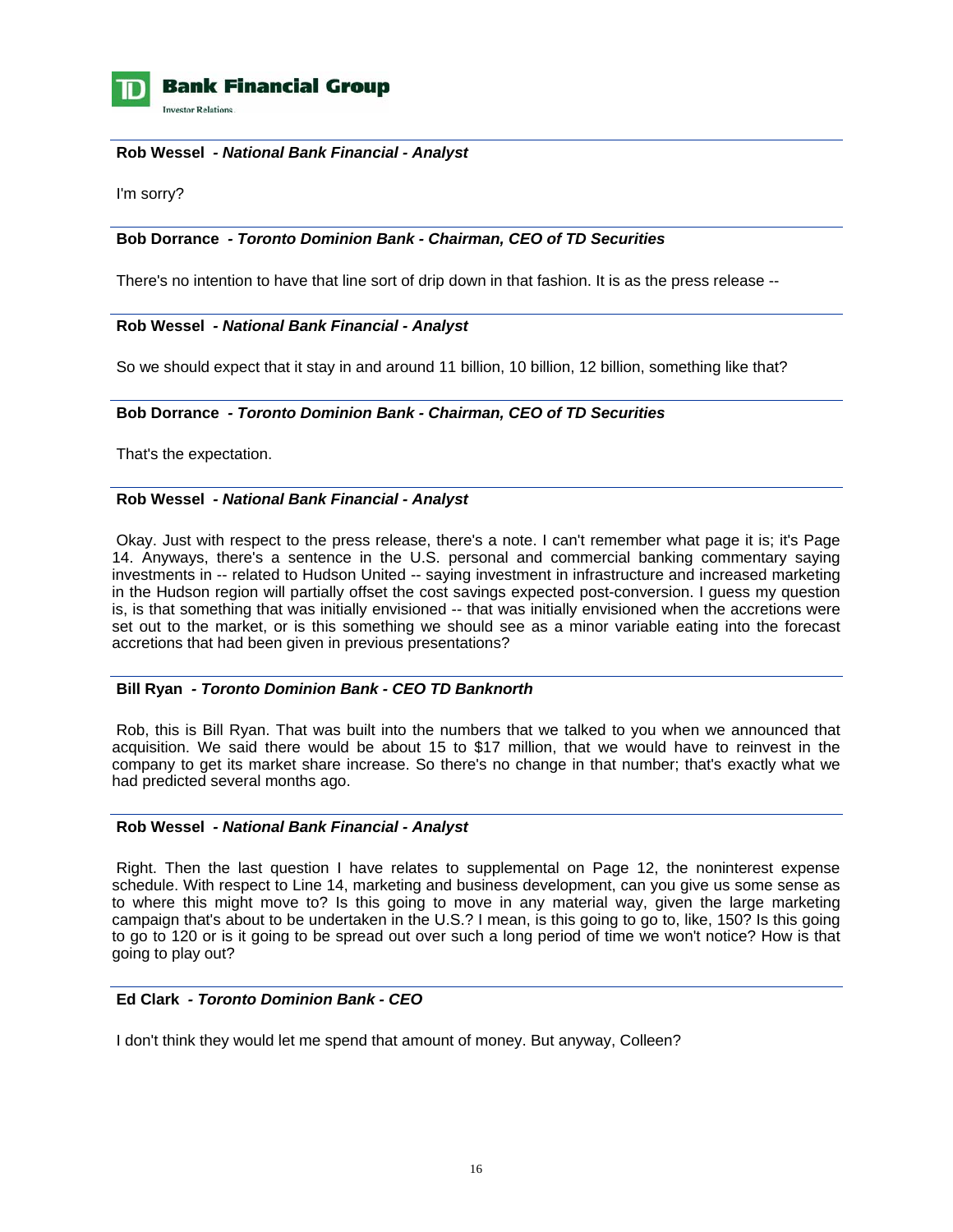

## **Colleen Johnston** *- Toronto Dominion Bank - CFO*

 Rob, I don't have a firm number for you, but I think it's realistic to think it will increase as TD Banknorth increases some of their advertising expenses in the next quarter.

## **Ed Clark** *- Toronto Dominion Bank - CEO*

But I don't think we're talking about astronomically.

## **Colleen Johnston** *- Toronto Dominion Bank - CFO*

No, we're not.

#### **Rob Wessel** *- National Bank Financial - Analyst*

 Okay, fair enough. Then with respect to some of the following expenses or hoped-for following expenses for the U.S. P&C banking segment, with respect to the schedule in particular, is there any areas we can point to where you will say, you know, yes, I think that professional and advisory services and communications and whatever else is going to fall meaningfully, and that's going to help drive some of the accretions, or it's going to come from occupancy, or is there anything in the schedule you can point to that we should look for material changes from the current quarter's numbers?

## **Bill Ryan** *- Toronto Dominion Bank - CEO TD Banknorth*

 Bill Ryan again, Rob. I think, when you look at that, you'll see, in the second quarter, more of it, certainly most of it in the third and fourth. It's all going to come from three or four categories. The operations centers in New Jersey will be closing and moving to Lewiston, Maine, which is a much cheaper place to do business from an operation standpoint. There will be people counts of certainly in the hundreds that will be going away. Some of it will be marketing-related, but all of it will be administrative or operational in nature. The bulk of that -- some of it will be out in the second quarter, a lot of it in the third and by the end of the fourth quarter, we plan on meeting our 25% cost savings for the expenses the Hudson United had as we announced the acquisition.

#### **Rob Wessel** *- National Bank Financial - Analyst*

 Okay, great. Ed, I know you really don't like providing guidance so I thought I would ask for some. If you go to the supplemental on Page 1, the equity pick-up in net income of the associated company this quarter was 35. You know, I know there was the investor day and the Company has given some guides. But if I look at that 35 million, where should I -- you know, in light of giving us more information for a complex company like TD, where do you see that moving to over the next sort of four or five -- like if you were to say to yourself and then to say us how you see that evolving that would make you happy, how would that go? Does this go to, say, 50, 75, 100 million? Like, are you hoping, in your mind, to get it to 100 million by, say, I don't know, you know, the end of next year or something like that?

#### **Ed Clark** *- Toronto Dominion Bank - CEO*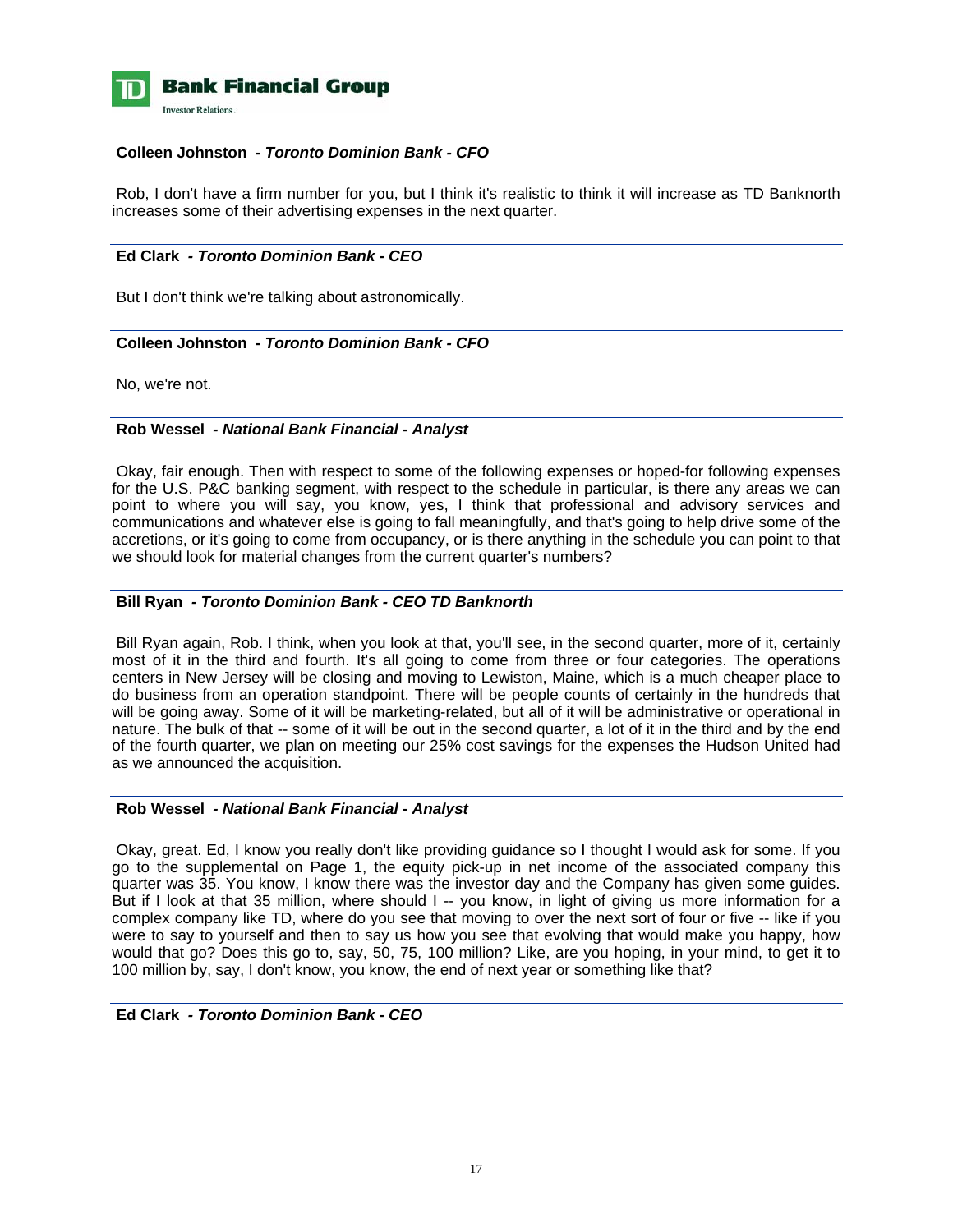

Well, in this particular case, we've actually gone and given you guidance, so when we did the original deal, Joe did a schedule out to 2008. We translate that schedule, what that means for us and we don't see a material change in those numbers from what we've already given guidance on.

## **Rob Wessel** *- National Bank Financial - Analyst*

 Okay, fair enough. We are all familiar with the actual numbers that you've given as guidance. I was just saying if you had an aspiration.

## **Ed Clark** *- Toronto Dominion Bank - CEO*

Well, I have an aspiration to do what I said I was going to do, so I would be happy if -- you know, the number basically involves a tripling of our earnings over a two-year period. That's not bad. I can live with that. It may be below expectations but it will still be a good year for me.

#### **Rob Wessel** *- National Bank Financial - Analyst*

Fair enough. Thanks.

#### **Operator**

James Keating, RBC Capital Markets.

## **James Keating** *- RBC Capital Markets - Analyst*

 Hello, all. I've got a couple of specifics. I'd like to follow up with Colleen's commentary about expense growth. I don't know if Tim is in the room but I wanted to talk a bit about the P&C side in Canada. I guess 6 or 7% expense growth year-on-year caught me a little bit. I think it's got to do with branches, as Colleen mentioned, and other costs. I wonder if you could talk a little bit about how this plays out. Do we have some discretion around this number I guess is the key issue? If revenue kind of levels off, have you been able to squirrel a bit away? I just wonder how you are managing the expense line.

#### **Tim Hockey** *- Toronto Dominion Bank - Co-Chair of TD Canada Trust*

 Okay, you don't squirrel it away, but it is -- I think you hit the key point. We think of this a couple of ways. We talk a lot about our revenue and expense gap, and so the way to think about our expense growth is the expenses that we've actually spent already to drive the revenue growth that you are now seeing at upwards of 10%, and then inside that number, there's also the expenses we are spending now to drive next year's and next quarter's revenue growth. So there's those two elements. So if you call that squirreling it away, we do see there as being opportunities to actually reduce our expense rate if revenue falls off. But remember, our paradigm is pretty clear. It's generating double-digit earnings growth in the long-term, so we were able to do that [handling] this year and we're quite comfortable that we can spend a little bit more inside that earnings growth to make sure we do it next year as well.

## **James Keating** *- RBC Capital Markets - Analyst*

Tim, can you just remind me your branch opening sort of recent history and aspirations?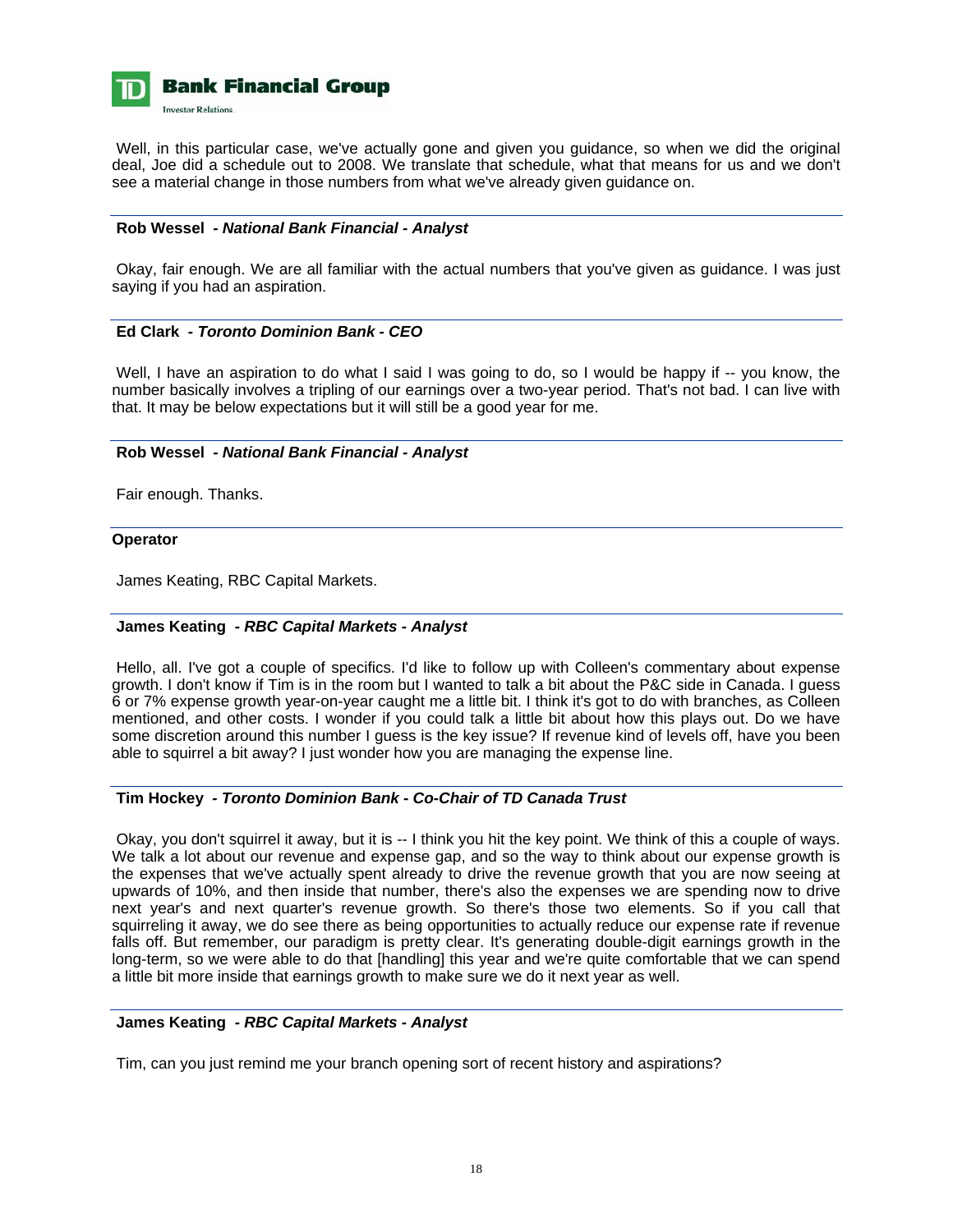

#### **Tim Hockey** *- Toronto Dominion Bank - Co-Chair of TD Canada Trust*

 Yes. So last year, we talked about the fact that we opened up 21 new branches, and that was pretty much equal to everybody else in the big bank category combined. We are continuing along that trend. Year-over-year, we are up I guess 22 branches over the second quarter of last year. We actually hope to accelerate that pace a little bit.

#### **James Keating** *- RBC Capital Markets - Analyst*

 Great. One last question, probably back to Colleen if I may? Although I guess it was Ed who mentioned it, the merchant banking as being a potential [toggle] on the profit in the wholesale business and I looked scanning the underlying securities gains; you've held up a pretty good number there. Are there any scheduled gains coming your way in the second half -- I don't know, from funds or anything -- maybe for Bob?

## **Tim Hockey** *- Toronto Dominion Bank - Co-Chair of TD Canada Trust*

Bob, do you want to talk about --?

#### **Bob Dorrance** *- Toronto Dominion Bank - Chairman, CEO of TD Securities*

 Sure. Most of the securities gains in the first half have been primarily from our head office portfolio, and there's been very little in the merchant bank in those numbers.

In the second half, there's the possibility -- there are -- there's one transaction that's been publicly identified where TD Capital is an investor in and the Company has announced a sale, purchase and sale agreement signed but not closed. So, if you want to call that identified, it's not yet closed, so we are obviously hesitant to say that it's actually going to happen in the second half. But it has a strong likelihood and just I think what you're starting to see in the merchant banking space is very strong demand for assets. We have a potential -- a number of potential sales in the second half if the climate holds up.

#### **James Keating** *- RBC Capital Markets - Analyst*

 Bob, what -- (technical difficulty) -- roughly the book value, if you will, of your merchant banking portfolio? Is that deal you just referred to -- is it marked at all in that 656 that we see in the quarter?

#### **Bob Dorrance** *- Toronto Dominion Bank - Chairman, CEO of TD Securities*

There's a marking on it that reflects what we thought the value would have been relative to -- relative to where we thought the value was is the value is potentially coming in higher than that. Book value of merchant banking assets is somewhere in the order of 1.4 billion, 1.5 billion, I think.

We are particularly looking to exit our merchant banking in the U.S. There are a number of residual positions there that are -- that we're managing out of in the TD Communications portfolio. So we have an exit strategy there and that's starting to coincide with the good market for exiting.

#### **James Keating** *- RBC Capital Markets - Analyst*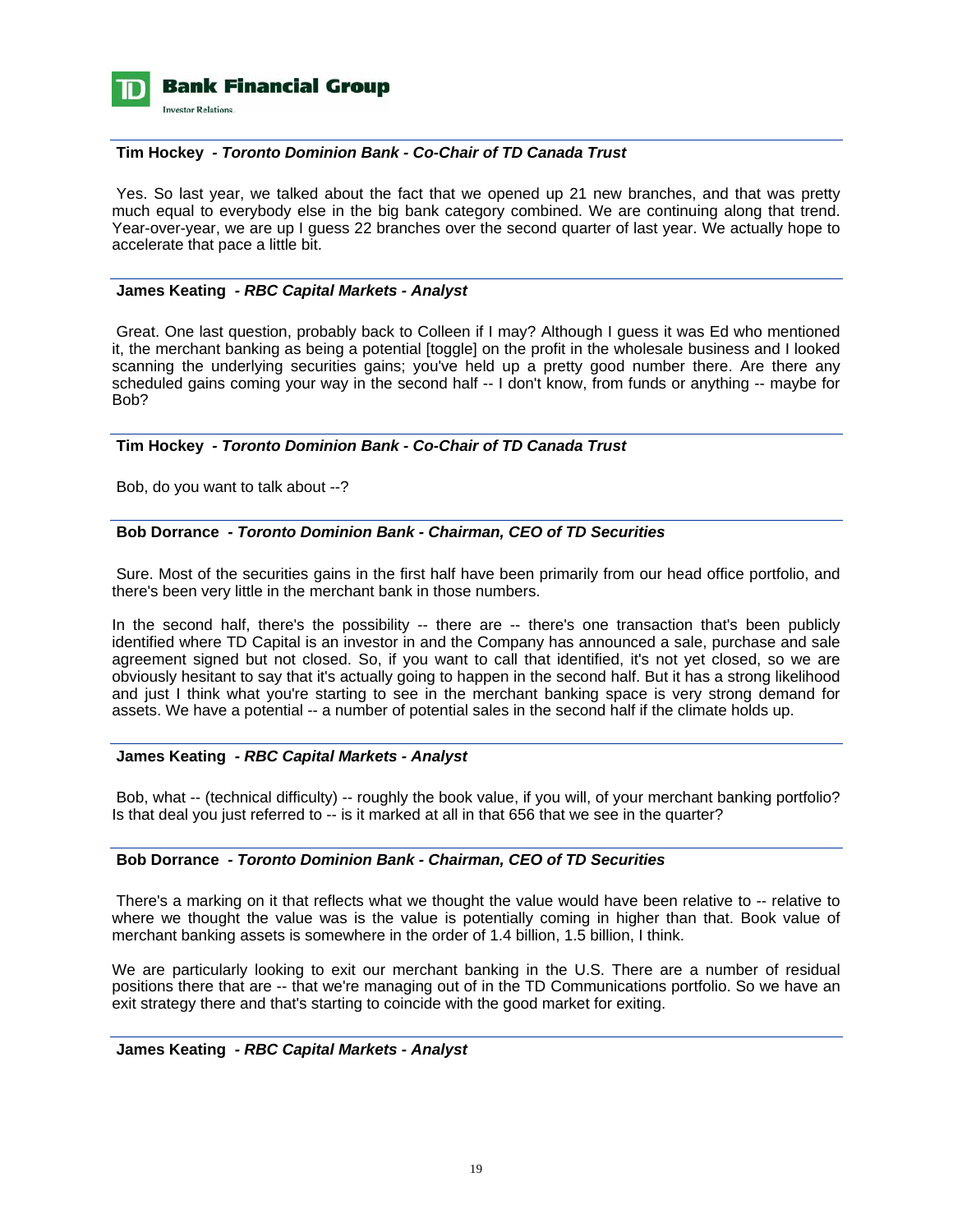

 Thanks very much, Bob. Good hints on that one. At the risk of being wrong here, can we have any commentary on Enron or is that too difficult a subject still?

## **Ed Clark** *- Toronto Dominion Bank - CEO*

We have no comment.

#### **James Keating** *- RBC Capital Markets - Analyst*

Cheers. Thanks, Ed.

## **Ed Clark** *- Toronto Dominion Bank - CEO*

 I'm always willing to be helpful! One more call on the phone and then we will come back to the floor.

#### **Darko Mihelic** *- CIBC World Markets - Analyst*

 My question regarding -- is in regards to trading revenues. Ed, you mentioned that you absorbed some losses trading. Would that be a large impact this quarter against the 250 some-odd million in revenues we saw?

## **Ed Clark** *- Toronto Dominion Bank - CEO*

Rob?

## **Bob Dorrance** *- Toronto Dominion Bank - Chairman, CEO of TD Securities*

Well, I think it's meaningful in a sense of mentioning it. I mean, there's obviously a fair amount of volatility that exists in that line. Last quarter, as we said, it was -- the trading related revenue we had last quarter was clearly not sustainable. The 250 in total that we have this quarter is probably just somewhat light, relative to an actual exit strategy in one part of the business. So we did better in other parts of the business. And as we exit the structured area and especially when we had the opportunity to exit more quickly than we were planning to exit, we thought that was a prudent thing to do and absorb some losses.

## **Darko Mihelic** *- CIBC World Markets - Analyst*

 So just so I understand this, on a go-forward basis, the exit is entirely discretionary. In other words, there is nothing that could really come across and hurt you from a market perspective and you basically have control over how and when you exit?

## **Bob Dorrance** *- Toronto Dominion Bank - Chairman, CEO of TD Securities*

 No, no. I shouldn't say that. I mean, as we exit the portfolio, we are still vulnerable to the risks that we don't exit at the prices that we have the book marked that, you know, because there is market risk, model risk in the structured product areas.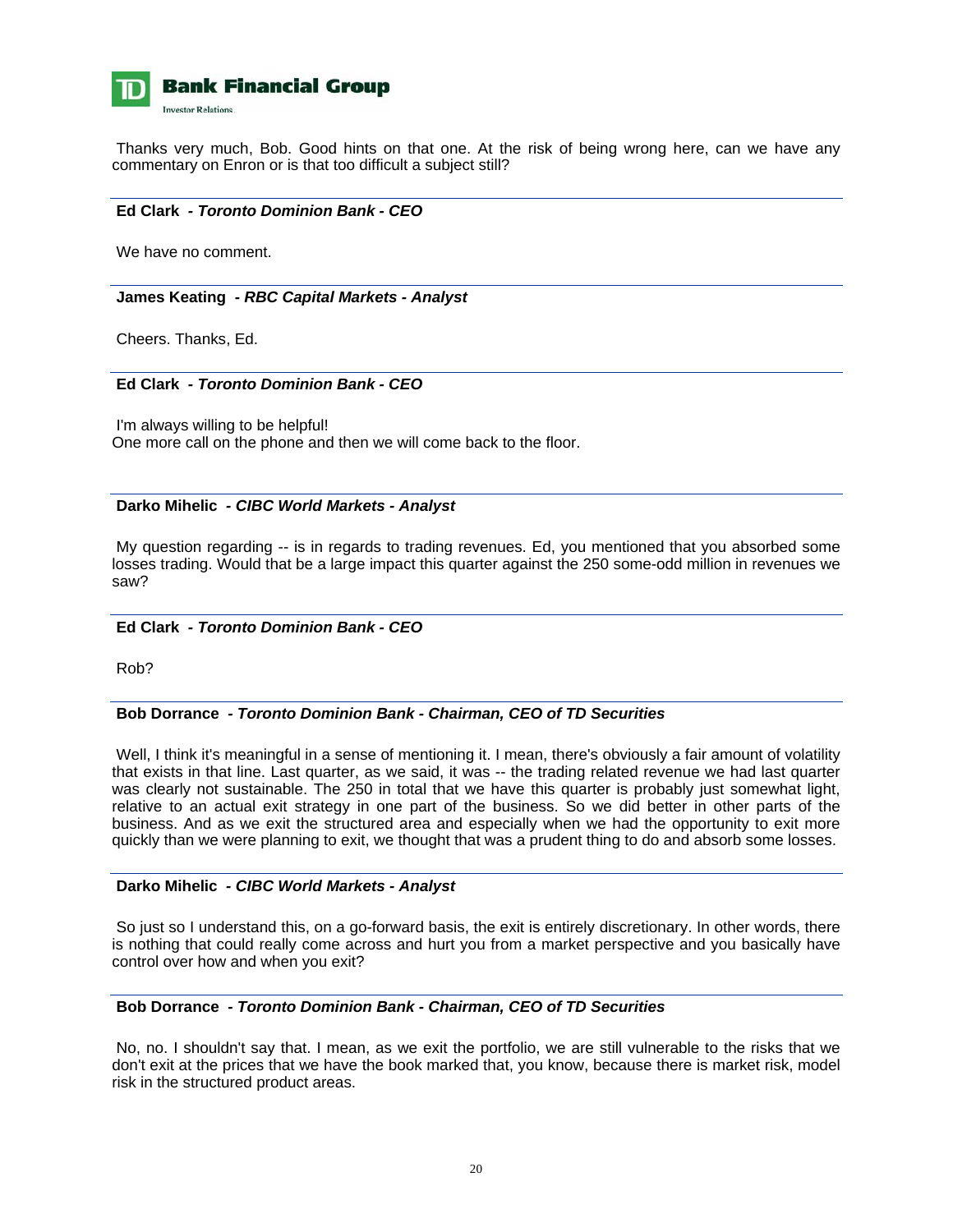

Now, the portfolio that we're now talking about is our interest rate structured product portfolio, and as we - - you know, we have a process and a team around doing that exit. We -- I think I've said previously that we would like to -- the plan was getting out over two years. Markets are such currently that, in terms of doing our options, we are able to exit more rapidly, and we see that as an appropriate thing to do. I think Ed mentioned, in his comments, that we are accelerating that exit. There's a number of different ways how you measure what risk is left in there. I think we are probably roughly 50% of the way through the process currently, relative to the an expectation that we would take two years to do it.

So as a function of that, what you see is we are appropriately reserving or keeping our reserves prudently and appropriately. We are absorbing some ongoing expenses from an operational perspective. So, I think you are seeing, this quarter, the trading revenue was a little light because of that. I'm not saying that that won't continue to happen. It will end when we exit entirely.

## **Darko Mihelik** *- CIBC World Markets - Analyst*

Okay, great. Thanks very much.

## **Ed Clark** *- Toronto Dominion Bank - CEO*

Back to the floor, Michael?

## **Unidentified Audience Participant**

 Okay. Ed, I was interested in your comment about the short window of opportunity in the United States. What in your mind would define the closing of that short window of opportunity, so you know --?

## **Ed Clark** *- Toronto Dominion Bank - CEO*

 Well, I think, if you look at the United States the way we did is that you take a set of regions and you decide which region do you want to try and go in and have a position? You know, people have different views on it. But let's say the top five in the key MSAs in which you want to occupy, so each of those regions you can see in many players are left that are still going to be available to be consolidated. So to us, you know, we've obviously, with Bill, chosen the northeastern United States is the part that we're growing; we know the counties, the areas that we're trying to go to. The reality is that when people talk about 8000 banks in the United States, there are not 8000 targets that would get you a sustainable market position in the northeastern United States. So it's when those targets disappear, from my point of view, what it does is then force you to step up quite dramatically the size of acquisition you would have to make to go into the United States and dramatically increases the risk of any U.S. strategy because you've got to go for broke on a megadeal in order to go into the United States. That's why we think our strategy is actually the more conservative, prudent strategy -- is to take advantage of this window and buy in size that you can afford to digest what you have been acquired.

## **Unidentified Audience Participant**

Thanks.

 **Ed Clark** *- Toronto Dominion Bank - CEO*